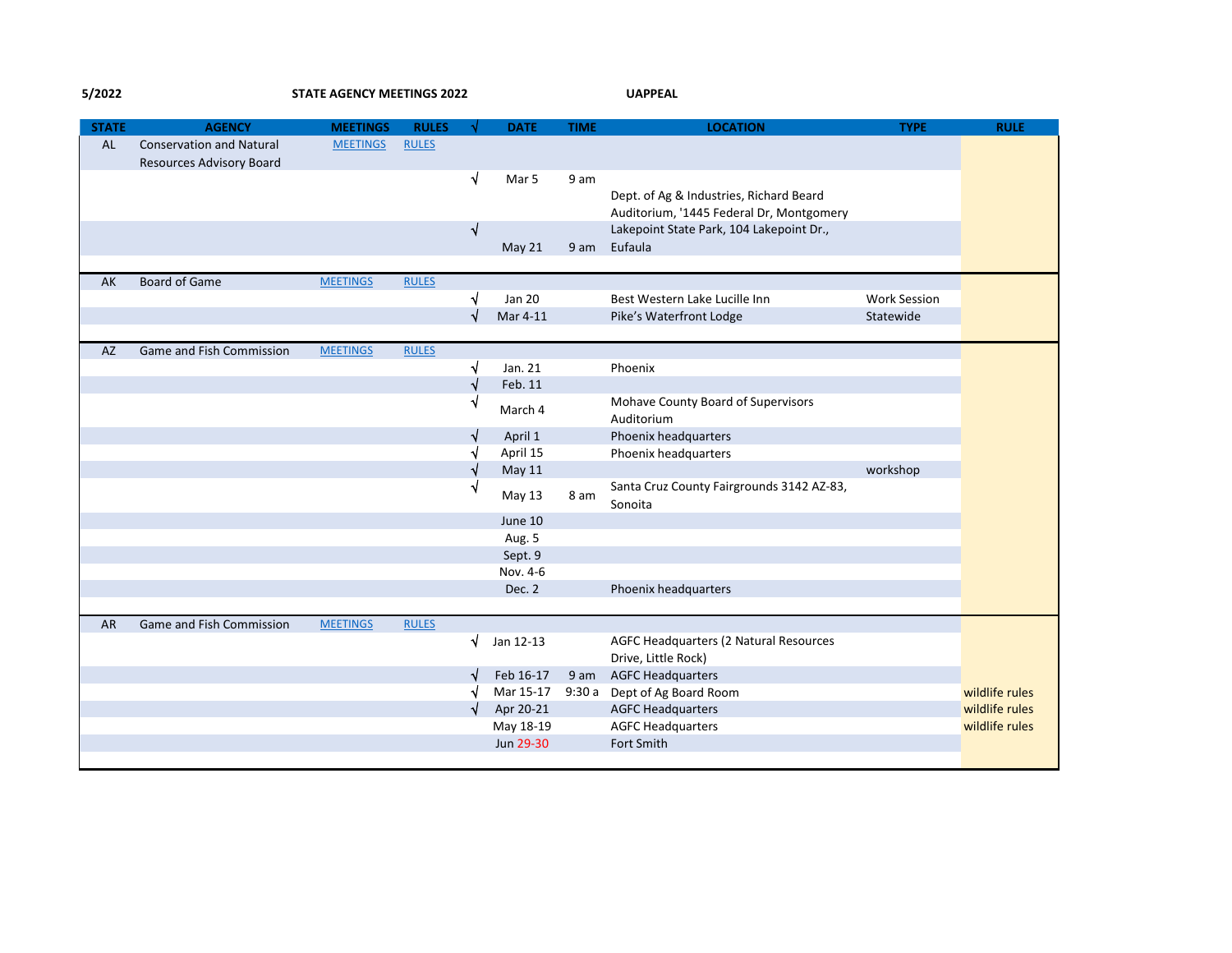| AR        | Livestock & Poultry               | <b>MEETINGS</b> | <b>RULES</b> |           |               |        |                                               |                |                 |
|-----------|-----------------------------------|-----------------|--------------|-----------|---------------|--------|-----------------------------------------------|----------------|-----------------|
|           |                                   |                 |              | -         | Jan 13        |        | 2 pm Hot Springs                              |                |                 |
|           |                                   |                 |              | $\sim$    | Apr 7         |        | 10 am Dept of Ag Board Room                   |                |                 |
|           |                                   |                 |              |           |               |        |                                               |                |                 |
|           |                                   |                 |              |           |               |        |                                               |                |                 |
|           |                                   |                 |              |           |               |        |                                               |                |                 |
| CA        | <b>Fish and Game Commission</b>   | <b>MEETINGS</b> | <b>RULES</b> |           |               |        |                                               |                |                 |
|           |                                   |                 |              | √         | Feb 16-17     |        | Webinar                                       |                |                 |
|           |                                   |                 |              |           | Apr 20-21     |        | Monterey County Fair & Event Center,          |                |                 |
|           |                                   |                 |              | √         |               |        | Seaside Room                                  |                |                 |
|           |                                   |                 |              | $\sqrt{}$ | May 19        |        | 8:30 am Redding                               | Teleconference |                 |
|           |                                   |                 |              |           | Jun 15-16     |        | Los Angeles                                   |                |                 |
|           |                                   |                 |              |           | Aug 17-18     |        | Fortuna                                       |                |                 |
|           |                                   |                 |              |           | Oct 12-13     |        | Truckee                                       |                |                 |
|           |                                   |                 |              |           | Dec 14-15     |        | San Diego                                     |                |                 |
|           | Wildlife Resources Committee SAME |                 | SAME         | V         | <b>Jan 13</b> |        | Sacramento                                    |                | bullfrog/turtle |
|           |                                   |                 |              | √         |               |        | Central Valley Regional Water Quality Control |                |                 |
|           |                                   |                 |              |           | May 19        | 10:30a | Board                                         |                | bullfrog/turtle |
|           |                                   |                 |              |           | Sep 15        |        | Los Angeles                                   |                |                 |
|           |                                   |                 |              |           |               |        |                                               |                |                 |
| CO        | <b>Wildlife Commission</b>        | <b>MEETINGS</b> |              |           |               |        |                                               |                |                 |
|           |                                   |                 |              |           | Jan 12-13     |        | Virtual                                       |                | Ch11 Wildlife   |
|           |                                   |                 |              |           | Mar 9-10      |        | 8:30 a CPW Hunter Education Building          |                | Ch11 Wildlife   |
|           |                                   |                 |              |           | May 4-5       |        | 8:30 a Northeastern Junior College            | Hybrid         |                 |
|           |                                   |                 |              |           | $Jun 1-2$     |        | <b>Buena Vista</b>                            | Hybrid         |                 |
|           |                                   |                 |              |           | Jul 21-22     |        | Eagle County                                  | Hybrid         |                 |
|           |                                   |                 |              |           | Sep 8-9       |        | Craig                                         | Hybrid         |                 |
|           |                                   |                 |              |           | Nov 17-18     |        | Gateway                                       | Hybrid         |                 |
| <b>CT</b> | Energy & Environmental            | Unknown         | <b>RULES</b> |           |               |        |                                               |                |                 |
|           | Protection                        |                 |              |           |               |        |                                               |                |                 |
|           |                                   |                 | <b>RULES</b> |           |               |        |                                               |                |                 |
|           |                                   |                 |              |           |               |        |                                               |                |                 |
|           |                                   |                 |              |           |               |        |                                               |                |                 |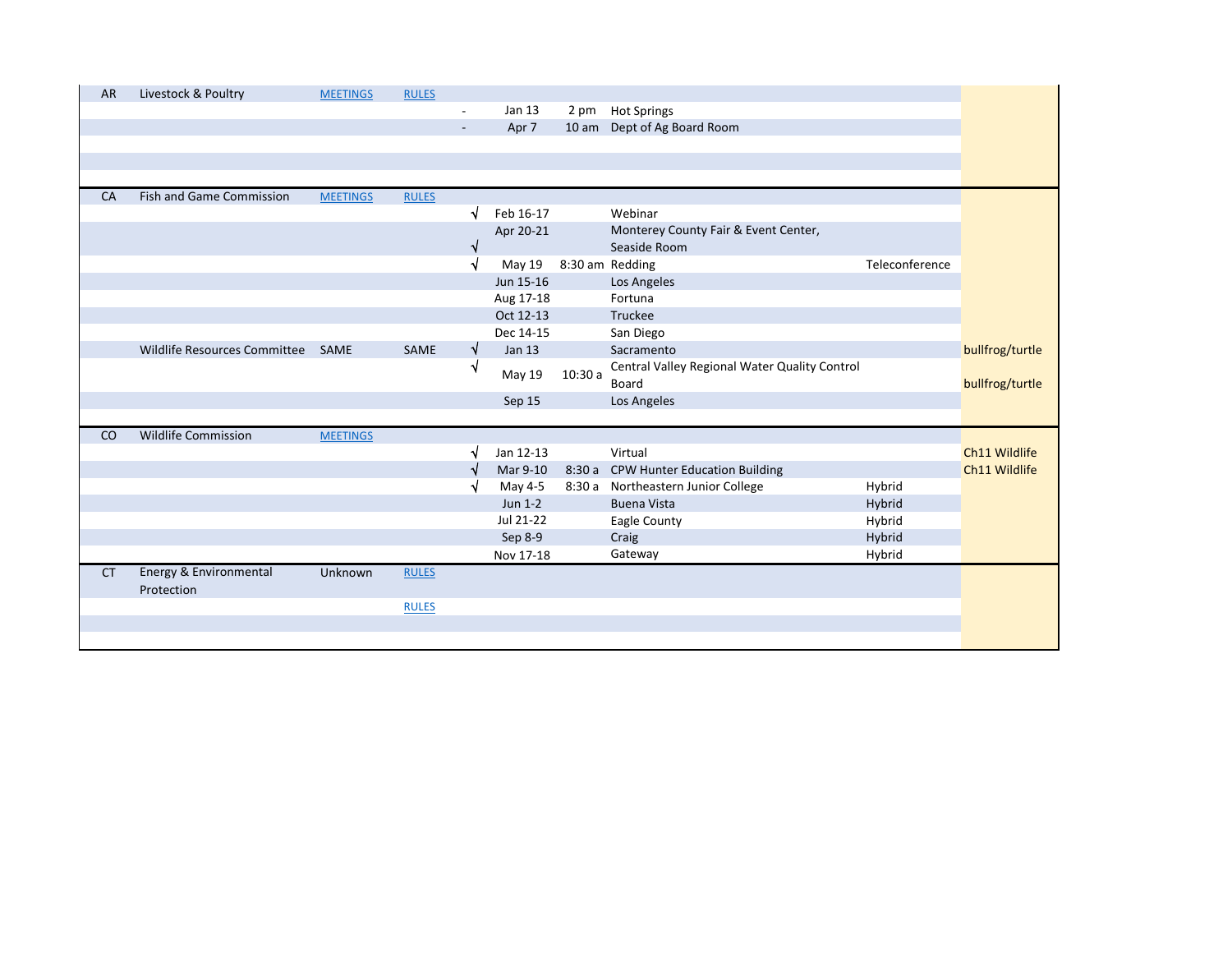| DE  | <b>Native Species Commission</b>  | <b>MEETINGS</b> | <b>RULES</b> |                       |                            |                  |                                                 |                  |
|-----|-----------------------------------|-----------------|--------------|-----------------------|----------------------------|------------------|-------------------------------------------------|------------------|
|     |                                   | <b>MEETINGS</b> |              | √                     | Feb 16                     |                  | 10 am Kent County Admin Building, Rm 220        |                  |
|     |                                   |                 |              | $\sqrt{}$             | Apr 20                     |                  | 10 am Virtual                                   |                  |
|     |                                   |                 |              |                       | <b>Jun 15</b>              | 10 <sub>am</sub> |                                                 |                  |
|     |                                   |                 |              |                       | Aug 17                     | 10 <sub>am</sub> |                                                 |                  |
|     |                                   |                 |              |                       | Oct 19                     | 10 <sub>am</sub> |                                                 |                  |
|     |                                   |                 |              |                       | <b>Dec 21</b>              | 10 <sub>am</sub> |                                                 |                  |
|     |                                   |                 |              |                       |                            |                  |                                                 |                  |
|     | Advisory Council of Fish and      | <b>MEETINGS</b> |              |                       |                            |                  |                                                 |                  |
|     | Wildlife                          |                 |              | √                     | Feb 22                     |                  | 7 pm Virtual                                    |                  |
|     |                                   | <b>MEETINGS</b> |              | √                     | Mar 29                     |                  | 7 pm Virtual                                    |                  |
|     |                                   |                 |              | $\sqrt{}$             | Apr 26                     |                  | 7 pm Virtual                                    |                  |
|     |                                   |                 |              |                       | May 31                     |                  | 7 pm Virtual                                    |                  |
|     |                                   |                 |              |                       | <b>Jun 28</b>              |                  | 7 pm Virtual                                    |                  |
|     |                                   |                 |              |                       | Aug 30                     |                  | 7 pm Virtual                                    |                  |
|     |                                   |                 |              |                       | Sep 27                     |                  | 7 pm Virtual                                    |                  |
|     |                                   |                 |              |                       | Oct 25                     |                  | 7 pm Virtual                                    |                  |
|     |                                   |                 |              |                       | <b>Nov 29</b>              |                  | 7 pm Virtual                                    |                  |
|     |                                   |                 |              |                       |                            |                  |                                                 |                  |
|     | Poultry and Animal Health         | <b>MEETINGS</b> |              |                       |                            |                  |                                                 |                  |
|     |                                   | <b>MEETINGS</b> |              |                       |                            |                  |                                                 |                  |
|     |                                   |                 |              |                       |                            |                  |                                                 |                  |
|     |                                   |                 |              |                       |                            |                  |                                                 |                  |
| FL. | Fish & Wildlife Conservation      | <b>MEETINGS</b> | <b>RULES</b> |                       |                            |                  |                                                 |                  |
|     | Commission                        |                 |              |                       |                            |                  |                                                 |                  |
|     |                                   |                 |              | ٧                     | Mar 2-3                    |                  |                                                 | captive wildlife |
|     |                                   |                 |              | $\sqrt{}$             |                            |                  |                                                 | caging deviate,  |
|     |                                   |                 |              |                       | May 3-4                    |                  |                                                 | online forms     |
|     |                                   |                 |              |                       | Jul 13-14                  |                  |                                                 |                  |
|     |                                   |                 |              |                       | Sep 28-29                  |                  |                                                 |                  |
|     |                                   |                 |              |                       |                            |                  |                                                 |                  |
|     |                                   |                 |              |                       |                            |                  |                                                 |                  |
|     |                                   |                 |              |                       | Nov 30-Dec1                |                  |                                                 |                  |
| GA  | <b>Board of Natural Resources</b> | <b>MEETINGS</b> | <b>RULES</b> |                       |                            |                  |                                                 |                  |
|     |                                   |                 |              | $\sqrt{}$             |                            |                  |                                                 |                  |
|     |                                   |                 |              |                       | <b>Jan 28</b>              |                  | 9 am A. W. Jones Heritage Center, 610 Beachview |                  |
|     |                                   |                 |              |                       |                            |                  | Drive St. Simons Island, GA 31522               |                  |
|     |                                   |                 |              | √                     | Feb 22                     |                  | 9 am DNR Boardroom                              |                  |
|     |                                   |                 |              | $\overline{\sqrt{ }}$ | Mar 22                     | 9 am             | <b>DNR Boardroom</b>                            |                  |
|     |                                   |                 |              | $\sqrt{}$             | Apr 26                     | 9 am             | Georgia Southern University Engineering &       |                  |
|     |                                   |                 |              |                       |                            |                  | Research Building, Statesboro                   |                  |
|     |                                   |                 |              |                       | May 24                     | 9 am             |                                                 |                  |
|     |                                   |                 |              |                       | <b>Jun 28</b>              | 9 am             |                                                 |                  |
|     |                                   |                 |              |                       | Aug 23                     | 9 am             |                                                 |                  |
|     |                                   |                 |              |                       | Sep 27                     | 9 am             |                                                 |                  |
|     |                                   |                 |              |                       | Oct 25<br>Dec <sub>6</sub> | 9 am<br>9 am     |                                                 |                  |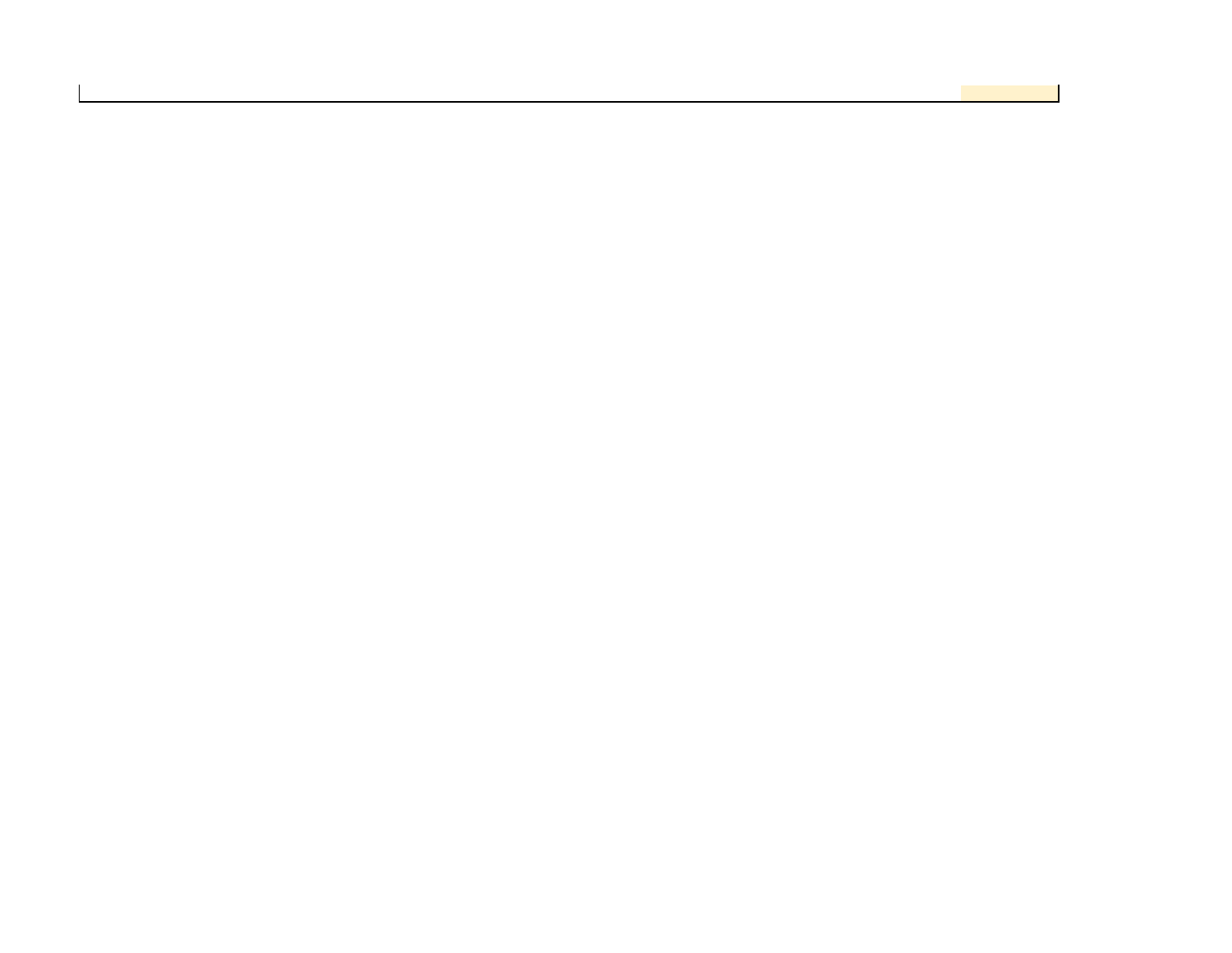|    | Animal Health                                | <b>MEETINGS</b> | <b>RULES</b> |           |               |      |                                       |            |          |
|----|----------------------------------------------|-----------------|--------------|-----------|---------------|------|---------------------------------------|------------|----------|
|    |                                              |                 |              |           |               |      |                                       |            |          |
|    |                                              |                 |              |           |               |      |                                       |            |          |
| HI | Land Board                                   | <b>MEETINGS</b> | <b>RULES</b> |           |               |      |                                       |            |          |
|    |                                              |                 |              | $\sqrt{}$ | Jan 14        |      |                                       |            |          |
|    |                                              |                 |              | √         | Feb 4         |      |                                       |            |          |
|    |                                              |                 |              | √         | Feb 11        |      |                                       |            |          |
|    |                                              |                 |              | V         | Feb 25        |      |                                       |            |          |
|    |                                              |                 |              | ٦J        | <b>Mar 11</b> |      |                                       |            |          |
|    |                                              |                 |              |           | Mar 24        |      |                                       |            |          |
|    |                                              |                 |              | ٦J        | Apr 8         |      |                                       |            |          |
|    |                                              |                 |              | √         | Apr 22        |      |                                       |            |          |
|    |                                              |                 |              | √         | May 13        |      | 9:15 a 1151 Punchbowl St. Room 132    |            |          |
|    |                                              |                 |              |           | May 27        |      |                                       |            |          |
|    |                                              |                 |              |           |               |      |                                       |            |          |
|    | Agriculture                                  | <b>MEETINGS</b> | <b>RULES</b> |           |               |      |                                       |            |          |
|    |                                              |                 |              | $\sqrt{}$ | <b>Jan 25</b> |      |                                       |            |          |
|    |                                              |                 |              | $\sqrt{}$ | Mar 22        |      |                                       |            |          |
|    |                                              |                 |              | $\sqrt{}$ | May 9         | 9 am | Headquarters                          |            |          |
|    |                                              |                 |              |           |               |      |                                       |            |          |
| ID | <b>Fish and Game Commission</b>              | <b>MEETINGS</b> | <b>RULES</b> |           |               |      |                                       |            |          |
|    |                                              |                 |              | √         | Jan 26-27     |      |                                       | Annual     |          |
|    |                                              |                 |              | √         | Feb 3         |      | Legislative Call                      | Conference |          |
|    |                                              |                 |              | √         | Feb 10        |      | Legislative Call                      | Conference |          |
|    |                                              |                 |              | V         | Feb 17        |      |                                       |            |          |
|    |                                              |                 |              |           |               |      | Legislative Call                      | Conference |          |
|    |                                              |                 |              | √         | Feb 24        |      | Legislative Call                      | Conference |          |
|    |                                              |                 |              | V         | Mar 3         |      | Legislative Call                      | Conference |          |
|    |                                              |                 |              | √         | <b>Mar 10</b> |      | Legislative Call                      | CANCELLED  |          |
|    |                                              |                 |              | N         | Mar 17        |      | Legislative Call                      | CANCELLED  |          |
|    |                                              |                 |              | ٦J        | Mar 24        |      | Legislative Call                      | Special    |          |
|    |                                              |                 |              | √         | Apr 14        |      | Legislative Call                      | Conference |          |
|    |                                              |                 |              | √         | May 19        | 8 am | Holiday Inn Express McCall            | Quarterly  |          |
|    |                                              |                 |              |           | <b>Jul 21</b> |      |                                       | Quarterly  | wildlife |
|    |                                              |                 |              |           | Nov 15        |      |                                       | Quarterly  |          |
| ID | Invasive Species Council and<br><b>Board</b> | <b>MEETINGS</b> | <b>RULES</b> |           |               |      |                                       |            |          |
|    |                                              |                 |              | $\sqrt{}$ | Apr 6         |      | 9 am 2270 Old Penitentiary Road Boise |            |          |
|    |                                              |                 |              |           |               |      |                                       |            |          |
|    |                                              |                 |              |           |               |      |                                       |            |          |
|    |                                              |                 |              |           |               |      |                                       |            |          |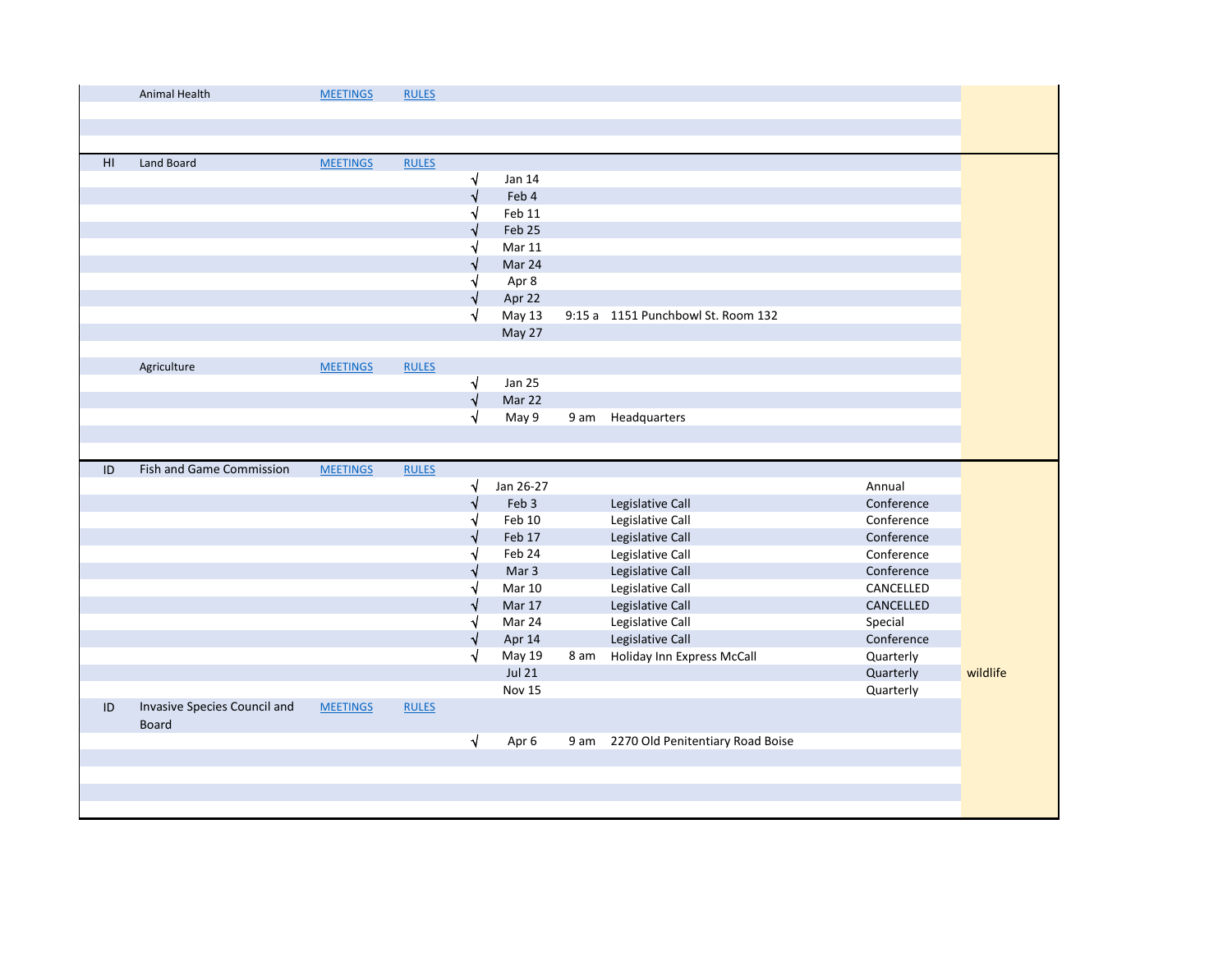| IL | Natural Resources Advisory<br>Board | <b>MEETINGS</b> | <b>RULES</b> |            |               |                                                           |
|----|-------------------------------------|-----------------|--------------|------------|---------------|-----------------------------------------------------------|
|    |                                     |                 |              |            | <b>TBD</b>    |                                                           |
|    |                                     |                 |              |            |               |                                                           |
|    |                                     |                 |              |            |               |                                                           |
|    |                                     |                 |              |            |               |                                                           |
|    |                                     |                 |              |            |               |                                                           |
|    | Animal Health                       | <b>MEETINGS</b> | <b>RULES</b> |            |               |                                                           |
|    |                                     |                 |              |            | <b>TBD</b>    |                                                           |
|    |                                     |                 |              |            |               |                                                           |
|    |                                     |                 |              |            |               |                                                           |
| IN | <b>Natural Resources Comm</b>       | <b>MEETINGS</b> | <b>RULES</b> |            |               |                                                           |
|    |                                     |                 |              | $\sqrt{ }$ | Jan 18        | 10 am Fort Harrison State Park, Garrison,<br>Indianapolis |
|    |                                     |                 |              | V          | <b>Mar 15</b> | 10 am Fort Harrison State Park                            |
|    |                                     |                 |              | $\sqrt{ }$ | May 17        | 6:30p Fort Harrison State Park                            |
|    |                                     |                 |              |            | Jul 19        | 10 am Fort Harrison State Park                            |
|    |                                     |                 |              |            | Sep 20        | 10 am Fort Harrison State Park                            |
|    |                                     |                 |              |            | <b>Nov 15</b> | 10 am Fort Harrison State Park                            |
|    | Natural Resources Advisory          | <b>MEETINGS</b> |              | $\sqrt{ }$ |               |                                                           |
|    | Council                             |                 |              |            | Feb 21        | 10 am Fort Harrison State Park                            |
|    |                                     |                 |              |            |               |                                                           |
|    |                                     |                 |              |            |               |                                                           |
|    | <b>Board of Animal Health</b>       | <b>MEETINGS</b> | <b>RULES</b> |            |               |                                                           |
|    |                                     |                 |              | N          | Jan 11        | 9:30-12 BOAH Board Room                                   |
|    |                                     |                 |              | $\sqrt{ }$ |               | Apr 12 9:30-12 BOAH Board Room                            |
|    |                                     |                 |              |            |               |                                                           |
|    |                                     |                 |              |            |               |                                                           |
|    |                                     |                 |              |            |               |                                                           |
|    |                                     |                 |              |            |               |                                                           |
|    |                                     |                 |              |            |               |                                                           |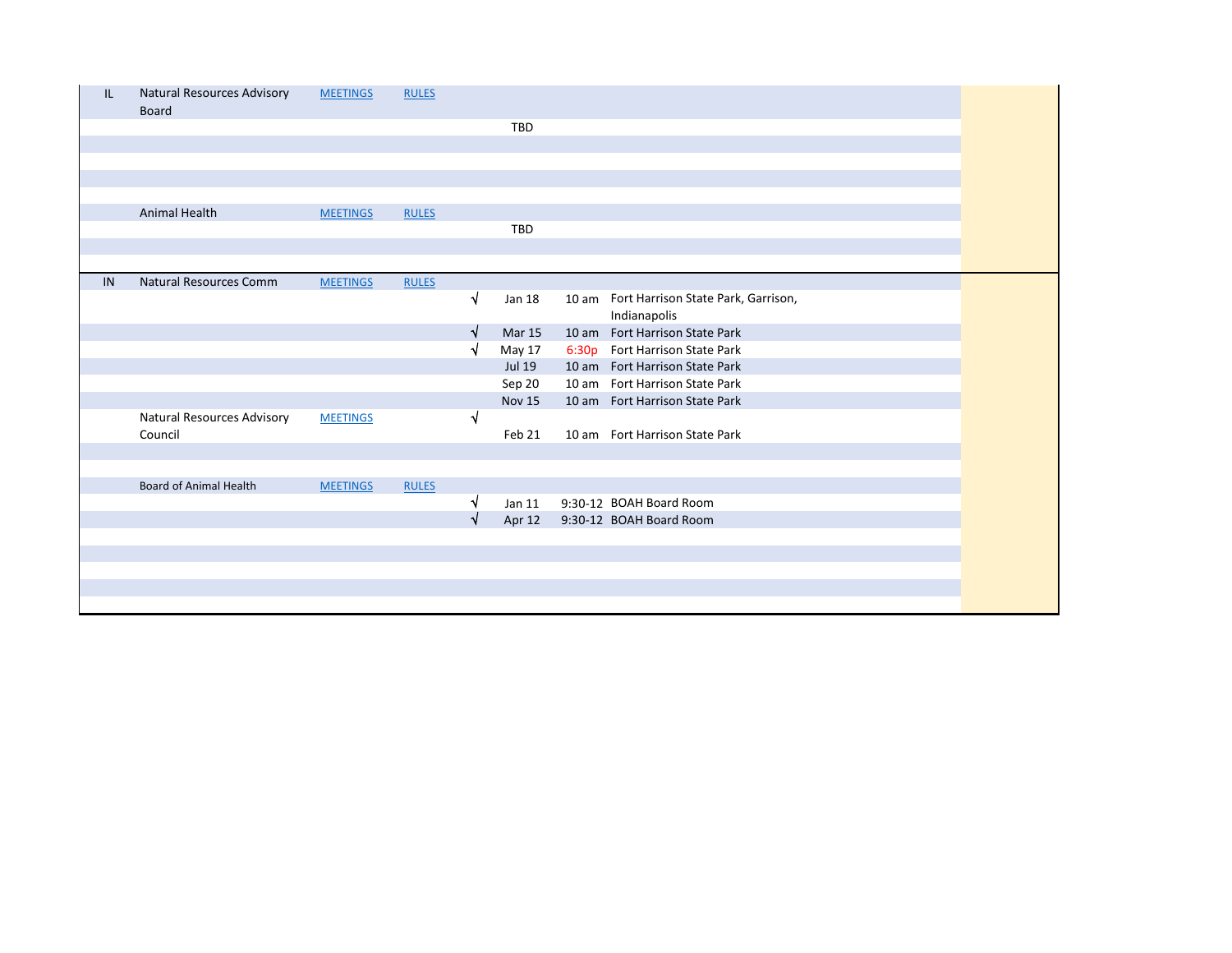| IA | <b>Natural Resources Comm</b> | <b>MEETINGS</b> | <b>RULES</b> |            |               |                  |                                                                    |
|----|-------------------------------|-----------------|--------------|------------|---------------|------------------|--------------------------------------------------------------------|
|    |                               |                 |              | $\sqrt{}$  | Jan 19        | 10 <sub>am</sub> | Henry Wallace Bldg, 502 E 9th St, Des<br>Moines, IA                |
|    |                               |                 |              | N          | Feb 10        |                  | 9:30 am Henry Wallace Bldg                                         |
|    |                               |                 |              |            | <b>Mar 10</b> |                  | 9:30 am Henry Wallace Bldg                                         |
|    |                               |                 |              | V          | Apr 14        |                  | 9:30 am Henry Wallace Bldg                                         |
|    |                               |                 |              | N          | May 12        |                  | 9:30 am Henry Wallace Bldg                                         |
|    |                               |                 |              |            | Jun 8         | $12 \text{ pm}$  |                                                                    |
|    |                               |                 |              |            | Jul 13        | 9 am             |                                                                    |
|    |                               |                 |              |            | Aug 11        |                  | 9:30 am Henry Wallace Bldg                                         |
|    |                               |                 |              |            | Sep 7-8       | $12 \text{ pm}$  |                                                                    |
|    |                               |                 |              |            | Oct 13        |                  | 9:30 am Henry Wallace Bldg                                         |
|    |                               |                 |              |            | <b>Nov 10</b> |                  | 9:30 am Henry Wallace Bldg                                         |
|    |                               |                 |              |            | Dec 8         |                  | 9:30 am Henry Wallace Bldg                                         |
|    |                               |                 |              |            |               |                  |                                                                    |
|    | Board of Veterinary Medicine  | <b>MEETINGS</b> | <b>RULES</b> |            |               |                  |                                                                    |
|    |                               |                 |              |            |               |                  |                                                                    |
|    |                               |                 |              | $\sqrt{ }$ | Jan 27        | 10 <sub>am</sub> | 2nd Floor Conference Room, 502 E. 9th<br><b>Street, Des Moines</b> |
|    |                               |                 |              | N          | Feb 24        |                  |                                                                    |
|    |                               |                 |              | N          | Mar 31        |                  | 10 am Headquarters<br>10 am Headquarters                           |
|    |                               |                 |              | √          | Apr 28        |                  | 10 am Headquarters                                                 |
|    |                               |                 |              |            | May 26        |                  | 10 am Headquarters                                                 |
|    |                               |                 |              |            | <b>Jun 30</b> |                  | 10 am Headquarters                                                 |
|    |                               |                 |              |            | <b>Jul 28</b> |                  | 10 am Headquarters                                                 |
|    |                               |                 |              |            | <b>Aug 25</b> |                  | 10 am Headquarters                                                 |
|    |                               |                 |              |            | Sep 29        |                  | 10 am Headquarters                                                 |
|    |                               |                 |              |            | Oct 27        |                  | 10 am Headquarters                                                 |
|    |                               |                 |              |            | Nov 17        |                  | 10 am Headquarters                                                 |
|    |                               |                 |              |            | Dec 29        |                  | 10 am Headquarters                                                 |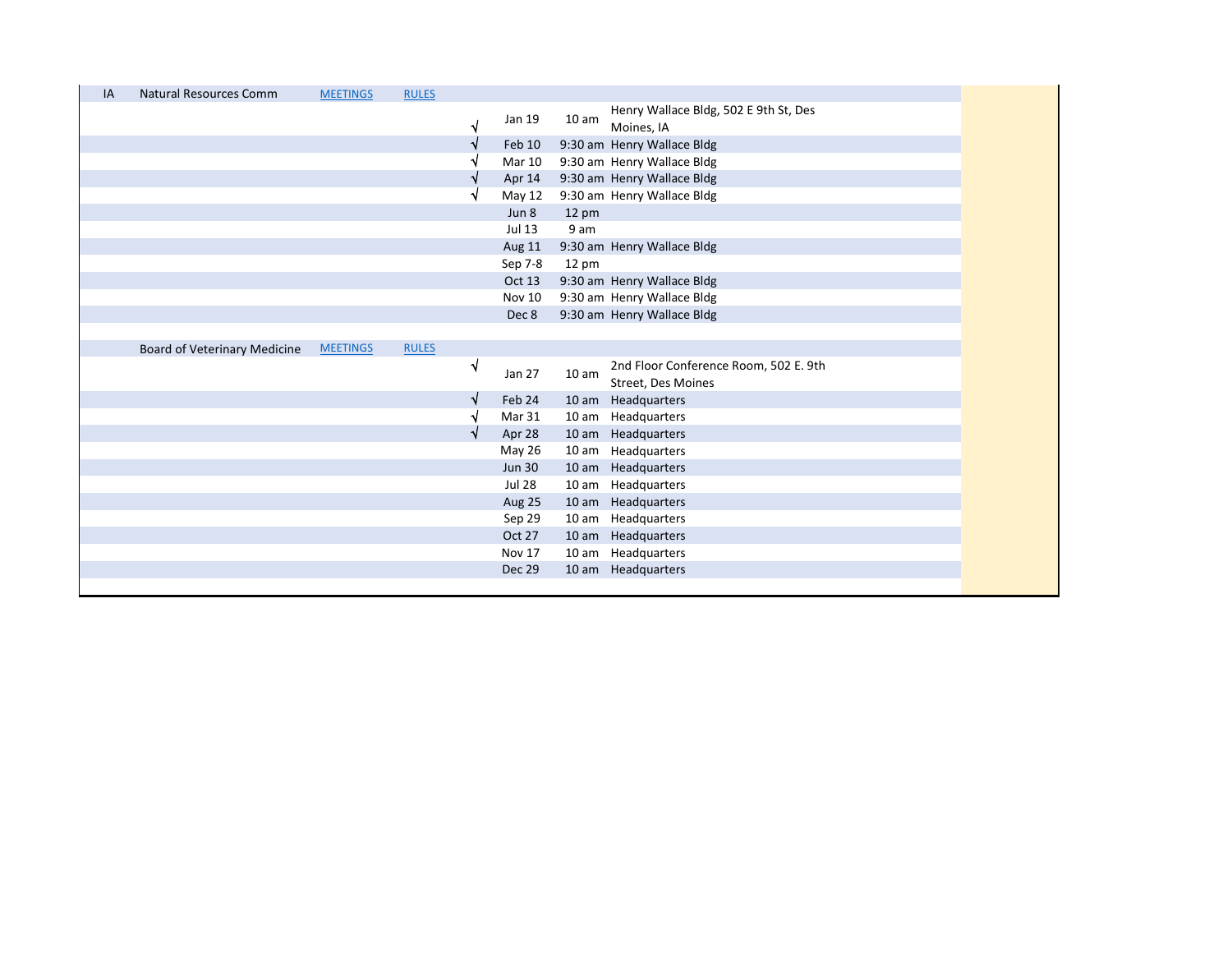|    | Wildlife, Parks and Tourism<br>Commission | <b>MEETINGS</b> | <b>RULES</b> |                |                |                 |                                                                        |           |
|----|-------------------------------------------|-----------------|--------------|----------------|----------------|-----------------|------------------------------------------------------------------------|-----------|
|    |                                           |                 |              | V              | Jan 13         | 1 pm            | Prophet Aquatic Research & Outreach<br>Center/Emporia State University |           |
|    |                                           |                 |              | √              | Mar 31         |                 | 1 pm Topeka                                                            |           |
|    |                                           |                 |              | V              | Apr 21         | 1 pm            | Beloit - Rolling Hills Electric Cooperative,<br>3075 U.S. Hwy 24       |           |
|    |                                           |                 |              | √              | May 27         | 3:30p           | Zoom                                                                   | Special   |
|    |                                           |                 |              |                | <b>Jun 23</b>  | 1 pm            | Lawrence - Flory Meeting Hall West, 2120 B<br>Harper St                |           |
|    |                                           |                 |              |                | Aug 4          | 1 pm            | Hutchinson - Dillon Nature Center                                      |           |
|    |                                           |                 |              |                | Sep 8          | 1 pm            |                                                                        |           |
|    |                                           |                 |              |                | Aug 4          |                 | 1 pm Hutchinson                                                        |           |
|    |                                           |                 |              |                |                |                 |                                                                        |           |
|    | <b>Board of Agriculture</b>               | <b>MEETINGS</b> | <b>RULES</b> |                |                |                 |                                                                        |           |
|    |                                           |                 |              | $\sim$         | Mar 11         | 9 am            | 1320 Research Park Dr                                                  | Quarterly |
|    |                                           |                 |              |                |                |                 |                                                                        |           |
|    | <b>Board of Animal Health</b>             | SAME            | SAME         | $\blacksquare$ | Mar 2          | 7:30 am Virtual |                                                                        |           |
|    |                                           |                 |              |                |                |                 |                                                                        |           |
|    |                                           |                 |              |                |                |                 |                                                                        |           |
| KY | Fish and Wildlife Commission              | <b>MEETINGS</b> | <b>RULES</b> |                |                |                 |                                                                        |           |
|    |                                           |                 |              | √              | Jan 14         |                 |                                                                        | Special   |
|    |                                           |                 |              | N              | Feb 18         |                 |                                                                        | Special   |
|    |                                           |                 |              | N              | Apr 22         |                 | 8:30 a #1 Sportsman's Lane, Frankfort                                  |           |
|    |                                           |                 |              |                | Jun 3          |                 |                                                                        |           |
|    |                                           |                 |              |                |                |                 |                                                                        |           |
|    |                                           |                 |              |                |                |                 |                                                                        |           |
|    | Fish and Wildlife Committee               | SAME            |              |                |                |                 |                                                                        |           |
|    |                                           |                 |              |                |                |                 |                                                                        |           |
| LA | Wildlife and Fisheries Comm.              | <b>MEETINGS</b> | <b>RULES</b> |                |                |                 |                                                                        |           |
|    |                                           |                 |              | $\sqrt{}$      | Jan 6          |                 | 9:30 am LDWF Headquarters (Joe L. Herring Room                         |           |
|    |                                           |                 |              |                |                |                 | 2000 Quail Drive Baton Rouge)                                          |           |
|    |                                           |                 |              | $\sqrt{}$      | Feb 3          |                 | 9:30 am LDWF Headquarters                                              |           |
|    |                                           |                 |              | √              | Mar 3          |                 | 9:30 am LDWF Headquarters                                              |           |
|    |                                           |                 |              | √              | Apr 7          |                 | 9:30 am LDWF Headquarters                                              |           |
|    |                                           |                 |              | √              | May 5<br>Jun 2 |                 | 9:30 am LDWF Headquarters                                              |           |
|    |                                           |                 |              |                | Jul 7          |                 | 9:30 am LDWF Headquarters                                              |           |
|    |                                           |                 |              |                |                |                 | 9:30 am LDWF Headquarters                                              |           |
|    |                                           |                 |              |                | Aug 4<br>Sep 1 |                 | 9:30 am LDWF Headquarters                                              |           |
|    |                                           |                 |              |                | Oct 6          |                 | 9:30 am LDWF Headquarters                                              |           |
|    |                                           |                 |              |                | Nov 3          |                 | 9:30 am LDWF Headquarters                                              |           |
|    |                                           |                 |              |                | Dec 1          |                 | 9:30 am LDWF Headquarters<br>9:30 am LDWF Headquarters                 |           |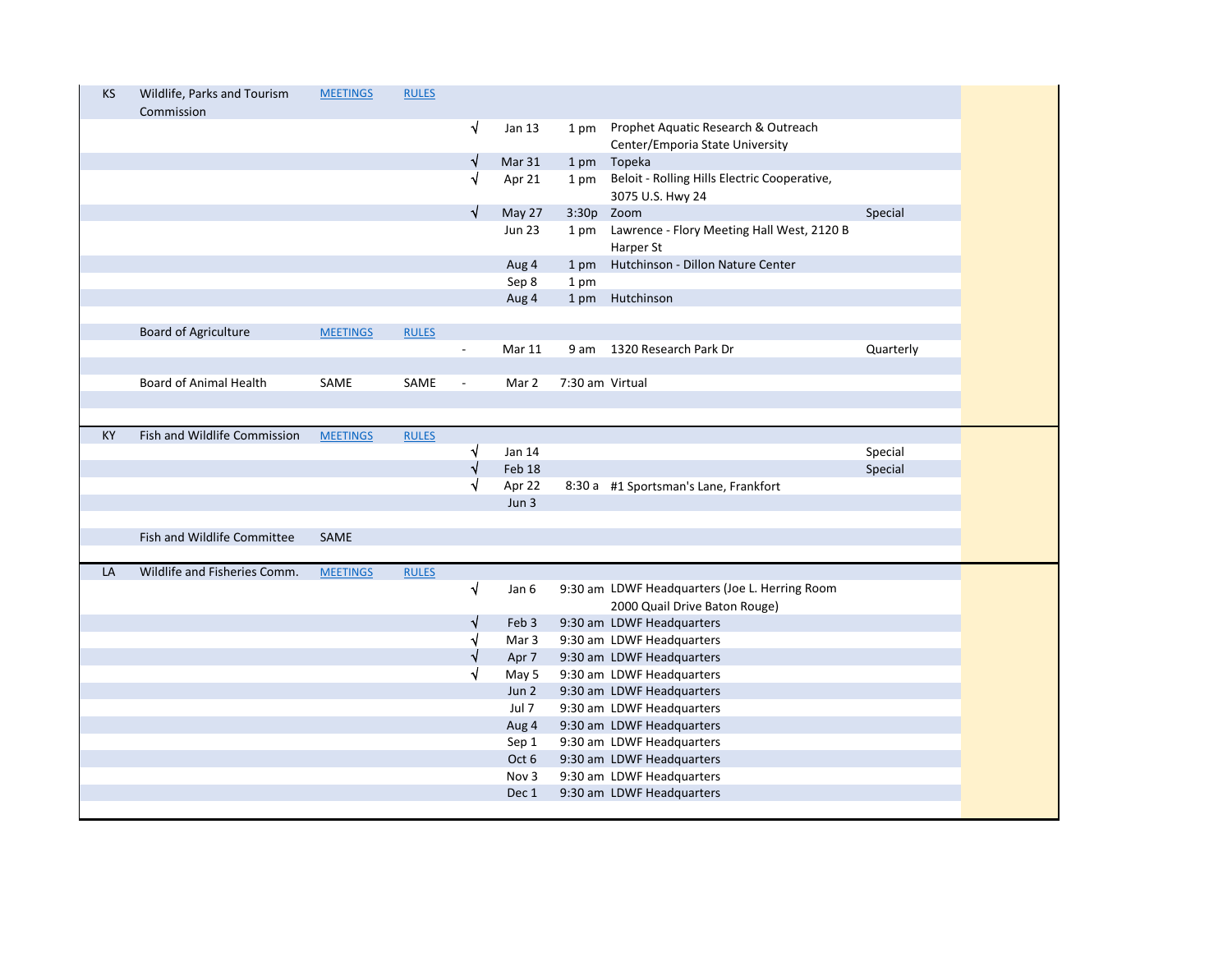| <b>ME</b> | Inland Fisheries and Wildlife<br><b>Advisory Council</b> | <b>MEETINGS</b> | <b>RULES</b> |                          |               |         |                                               |
|-----------|----------------------------------------------------------|-----------------|--------------|--------------------------|---------------|---------|-----------------------------------------------|
|           |                                                          |                 |              | √                        | Feb 8         |         |                                               |
|           |                                                          |                 |              | $\sqrt{2}$               | Mar 29        |         | 10 am Headquarters 353 Water Street 4th Floor |
|           |                                                          |                 |              |                          |               |         | Large Conference Room Augusta                 |
|           |                                                          |                 |              | √                        | <b>May 18</b> |         | 9:30 a Headquarters                           |
|           |                                                          |                 |              |                          |               |         |                                               |
|           |                                                          |                 |              |                          |               |         |                                               |
| <b>MD</b> | Wildlife Advisory Commission                             | <b>MEETINGS</b> | <b>RULES</b> |                          |               |         |                                               |
|           |                                                          |                 |              |                          |               |         |                                               |
|           |                                                          |                 |              | √                        | Jan 19        |         | Google Meet                                   |
|           |                                                          |                 |              | √                        | Feb 16        |         | Google Meet                                   |
|           |                                                          |                 |              | √                        | <b>Mar 16</b> |         | <b>Tawes State Office Building</b>            |
|           |                                                          |                 |              |                          | Apr 20        |         | Google Meet                                   |
|           |                                                          |                 |              |                          | <b>Jun 15</b> |         | Tawes State Office Building                   |
|           |                                                          |                 |              |                          | Aug 17        |         | Google Meet                                   |
|           |                                                          |                 |              |                          | Sep 21        |         | None/Google Meet/Field day                    |
|           |                                                          |                 |              |                          | Oct 19        |         | Google Meet                                   |
|           |                                                          |                 |              |                          | <b>Nov 16</b> |         | Google Meet                                   |
|           | Agriculture Commission                                   | <b>MEETINGS</b> | <b>RULES</b> |                          |               |         |                                               |
|           |                                                          |                 |              | $\blacksquare$           | Jan 12        | 9 am    | Teleconference                                |
|           |                                                          |                 |              | $\omega$                 | Mar 9         | 9 am    | Teleconference                                |
|           |                                                          |                 |              | $\blacksquare$           | Apr 13        | 9 am    | Teleconference                                |
|           |                                                          |                 |              | $\overline{\phantom{a}}$ |               | 9 am    |                                               |
|           |                                                          |                 |              |                          |               |         |                                               |
| MA        | Fisheries and Wildlife Board                             | <b>MEETINGS</b> | <b>RULES</b> |                          |               |         |                                               |
|           |                                                          |                 |              | √                        | <b>Jan 25</b> | 9 am    |                                               |
|           |                                                          |                 |              | $\sqrt{}$                | Feb 16        |         | 1:30 p Virtually                              |
|           |                                                          |                 |              |                          | Mar 22        |         | 9 am Virtually                                |
|           |                                                          |                 |              | √                        | Apr 19        |         | 9 am Virtually                                |
|           |                                                          |                 |              |                          |               |         |                                               |
|           | Natural Heritage and                                     | <b>MEETINGS</b> |              |                          |               |         |                                               |
|           | <b>Endangered Species Advisory</b>                       |                 |              |                          |               |         |                                               |
|           | Committee                                                |                 |              |                          |               |         |                                               |
|           |                                                          |                 |              | ٦                        | Jan 13        |         | 1:30 pm Virtually                             |
|           |                                                          |                 |              |                          | Apr 14        |         | 1:30 pm Virtually                             |
|           |                                                          |                 |              |                          | <b>Jul 14</b> | 1:30 pm |                                               |
|           |                                                          |                 |              |                          |               | 1:30 pm |                                               |
|           |                                                          |                 |              |                          |               |         |                                               |
|           | Agriculture                                              | <b>MEETINGS</b> | <b>RULES</b> |                          |               |         |                                               |
|           |                                                          |                 |              |                          |               |         |                                               |
|           |                                                          |                 |              |                          |               |         |                                               |
| MI        |                                                          |                 | <b>RULES</b> |                          |               |         |                                               |
|           |                                                          |                 |              |                          |               |         |                                               |
|           | <b>Natural Resources Commission</b>                      | <b>MEETINGS</b> |              |                          |               |         |                                               |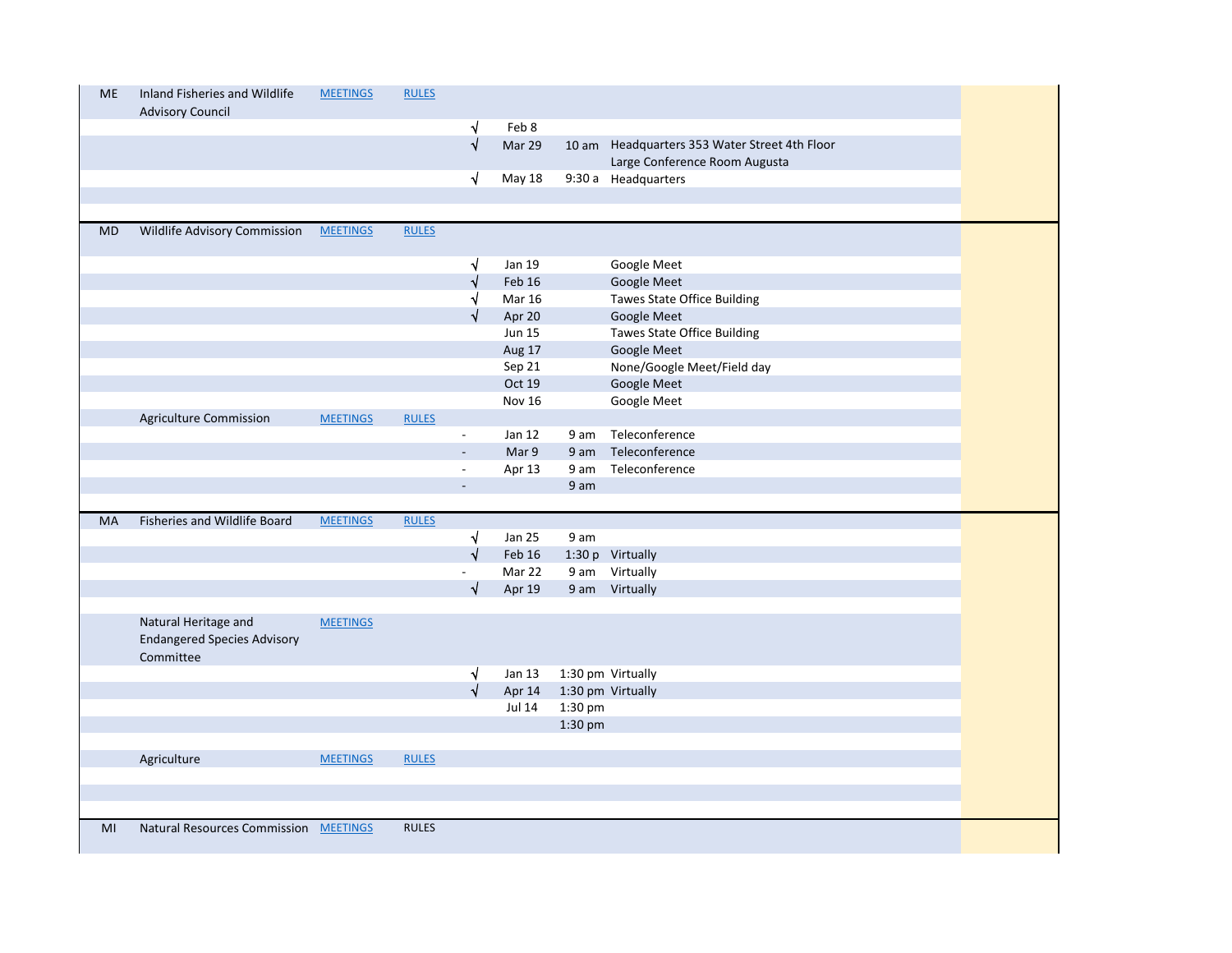|   | Jan 13        |      | 9 am Michigan Library and Historical Center Forum |
|---|---------------|------|---------------------------------------------------|
| N | Feb 10        | 9 am | Lansing Community College                         |
|   | <b>Mar 10</b> |      | 9:30 a Lansing Community College                  |
|   | Apr 14        |      | 9 am Lansing Community College                    |
|   | May 12        | 9 am |                                                   |
|   |               |      | Crystal Mountain,                                 |
|   |               |      | 12500 Crystal Mountain Dr., Thompsonville         |
|   | Jun 9         |      | Lansing Community College                         |
|   | <b>Jul 14</b> |      | Lansing Community College                         |
|   | Aug 11        |      | Lansing Community College                         |
|   | Sep 8         |      | Lansing Community College                         |
|   | Oct 13        |      |                                                   |
|   | Nov 10        |      | Lansing Community College                         |
|   | Dec 8         |      | Lansing Community College                         |
|   |               |      |                                                   |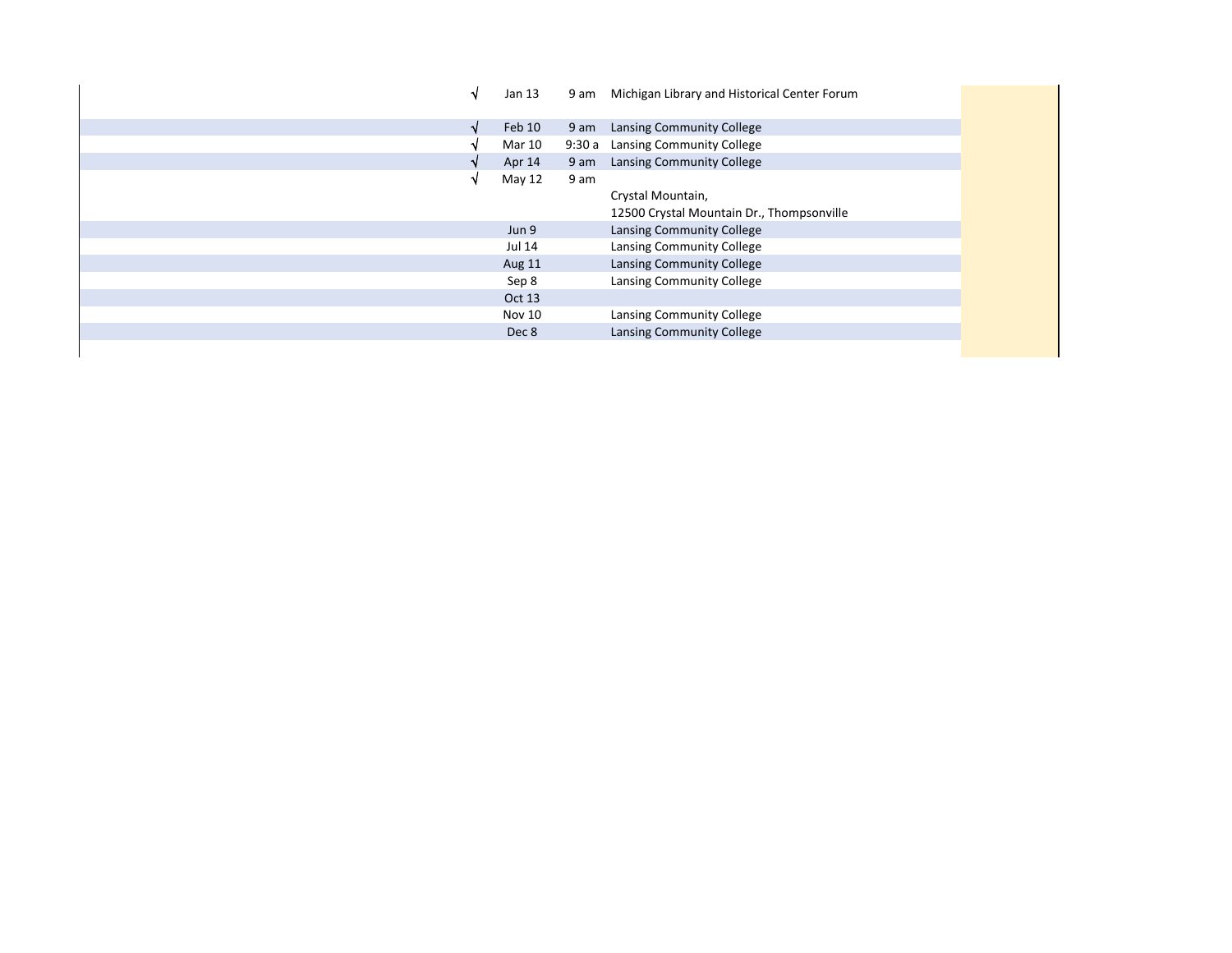|           | Agriculture and Rural           | <b>MEETINGS</b> | <b>RULES</b> |            |                  |                 |                                            |           |
|-----------|---------------------------------|-----------------|--------------|------------|------------------|-----------------|--------------------------------------------|-----------|
|           | Development Commission          |                 |              |            |                  |                 |                                            |           |
|           |                                 |                 |              | $\sqrt{}$  | <b>Jan 26</b>    | 9 am            | Constitution Hall, Con Con Rooms,          |           |
|           |                                 |                 |              |            |                  |                 |                                            | CANCELLED |
|           |                                 |                 |              | $\sqrt{}$  | Feb 7            |                 | 525 W. Allegan Street, Lansing             | Special   |
|           |                                 |                 |              |            |                  |                 | 10 am Agroliquid                           |           |
|           |                                 |                 |              | √          | <b>Mar 16</b>    | 9 am            | AgroLiquid                                 |           |
|           |                                 |                 |              | $\sqrt{ }$ |                  |                 | Howard Miller Community Center,            |           |
|           |                                 |                 |              |            | May 18           |                 | 9 am 14 S. Church St Zeeland               |           |
|           |                                 |                 |              |            | <b>Jul 20</b>    | 9 am            |                                            |           |
|           |                                 |                 |              |            | Sep 14           | 9:30 am         |                                            |           |
|           |                                 |                 |              |            | Nov <sub>2</sub> | 9 am            |                                            |           |
|           | Large Carnivore Breeding        | <b>MEETINGS</b> |              |            |                  |                 |                                            |           |
|           | <b>Advisory Committee</b>       |                 |              |            |                  |                 |                                            |           |
|           |                                 |                 |              |            |                  |                 |                                            |           |
|           |                                 |                 |              |            |                  |                 |                                            |           |
|           |                                 |                 |              |            |                  |                 |                                            |           |
| <b>MN</b> | Natural Heritage Advisory       | <b>MEETINGS</b> | <b>RULES</b> |            |                  |                 |                                            |           |
|           | Committee                       |                 |              |            |                  |                 |                                            |           |
|           |                                 |                 | <b>RULES</b> | $\sqrt{ }$ | Feb <sub>2</sub> |                 |                                            |           |
|           |                                 |                 |              | $\sqrt{ }$ | Apr 6            | 10:15 a Virtual |                                            |           |
|           |                                 |                 |              |            | Jun 1            |                 |                                            |           |
|           |                                 |                 |              |            |                  |                 |                                            |           |
|           |                                 |                 |              |            |                  |                 |                                            |           |
|           | <b>Board of Animal Health</b>   | <b>MEETINGS</b> | <b>RULES</b> |            |                  |                 |                                            |           |
|           |                                 |                 |              | $\sqrt{}$  | Feb 1            |                 | 9:30 am University of Minnesota Veterinary |           |
|           |                                 |                 |              |            |                  |                 | Diagnostic Laboratory                      |           |
|           |                                 |                 |              | $\sqrt{}$  | Apr 12           |                 | 9:30 am Minnesota Farm Bureau              |           |
|           |                                 |                 |              |            |                  |                 |                                            |           |
|           |                                 |                 |              |            |                  |                 |                                            |           |
|           |                                 |                 |              |            |                  |                 |                                            |           |
|           | <b>Aquatic Invasive Species</b> | <b>MEETINGS</b> |              |            |                  |                 |                                            |           |
|           | <b>Advisory Committee</b>       |                 |              |            |                  |                 |                                            |           |
|           |                                 |                 |              | $\sqrt{}$  | Jan 27           |                 | 9 am Virtual                               |           |
|           |                                 |                 |              | $\sqrt{ }$ | Feb 24           |                 |                                            |           |
|           |                                 |                 |              | √          | Mar 24           |                 | 9 am Virtual                               |           |
|           |                                 |                 |              |            |                  |                 |                                            |           |
|           |                                 |                 |              |            |                  |                 |                                            |           |
| <b>MS</b> | Wildlife, Fisheries and Parks   | <b>MEETINGS</b> | <b>RULES</b> |            |                  |                 |                                            |           |
|           | Commission                      |                 |              |            |                  |                 |                                            |           |
|           |                                 |                 |              | √          | Jan 4            |                 | 2 pm Teleconference                        | Special   |
|           |                                 |                 |              | $\sqrt{}$  | <b>Jan 19</b>    |                 | 2 pm The Lyric Hotel - Clubhouse C&D       |           |
|           |                                 |                 |              | $\sqrt{}$  | Feb 21           | 9 am            | Quail Ridge Conference Center              |           |
|           |                                 |                 |              | √          | <b>Mar 16</b>    |                 | 3 pm Headquarters                          |           |
|           |                                 |                 |              | N          | Apr 21           |                 | 11 am Museum of Natural Science            |           |
|           |                                 |                 |              |            | <b>May 19</b>    |                 |                                            |           |
|           |                                 |                 |              |            |                  |                 | 1 pm 1505 Eastover Drive, Jackson          |           |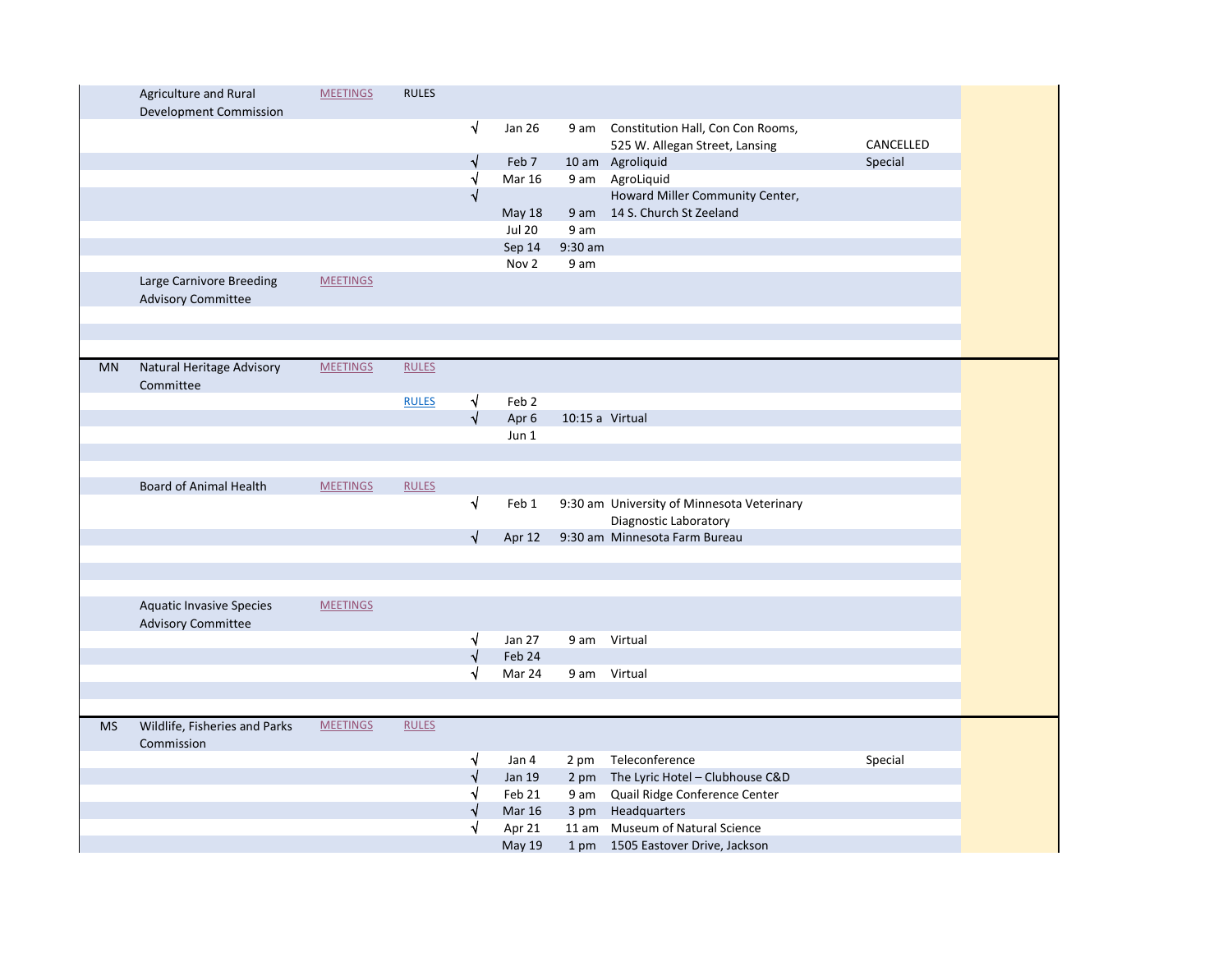| Board of Animal Health | <b>MEETINGS</b> |  |  |  |
|------------------------|-----------------|--|--|--|
|                        | <b>MEETINGS</b> |  |  |  |
|                        |                 |  |  |  |
|                        |                 |  |  |  |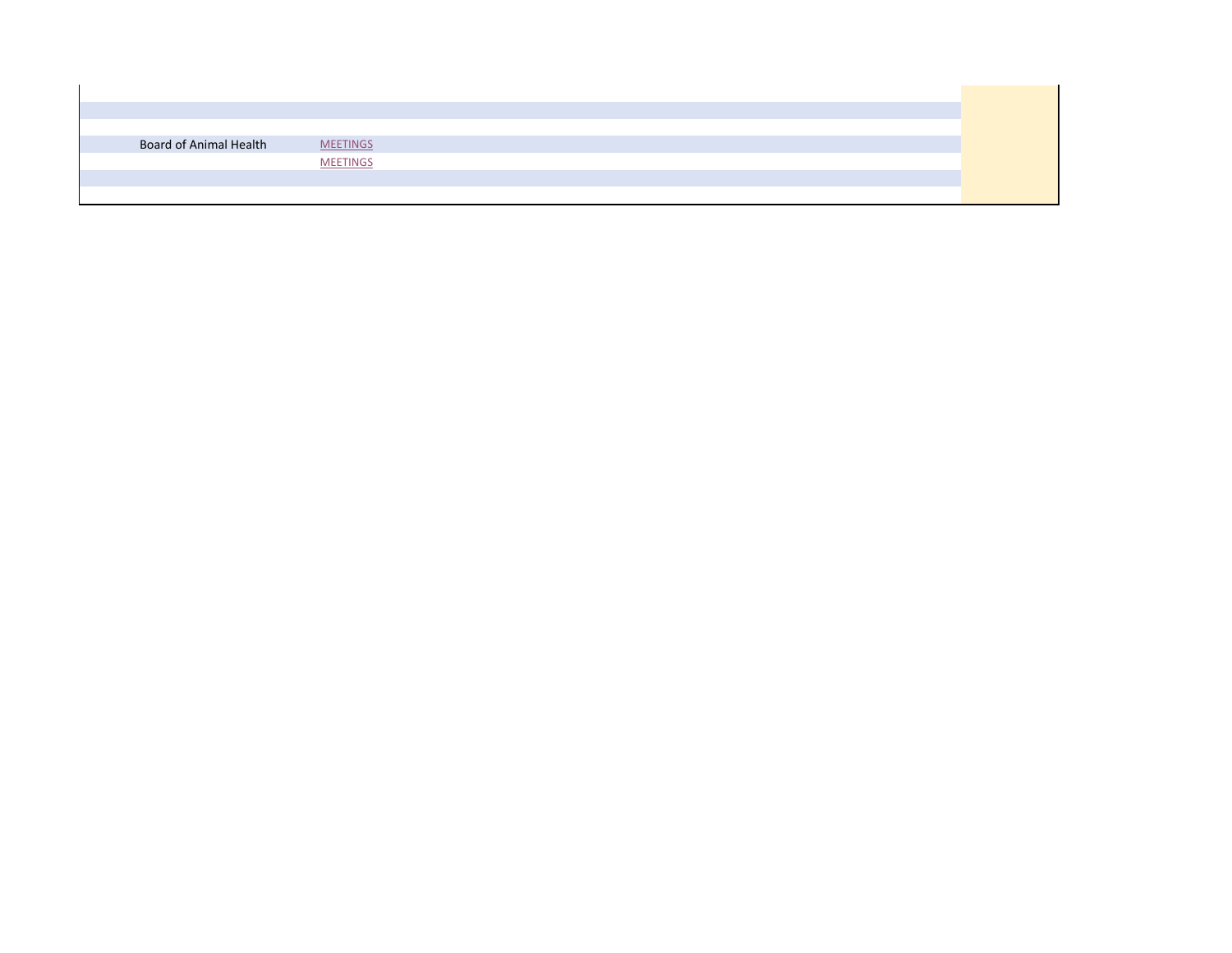| <b>MO</b> |                                |                 |              |            |                 |      |                                             |                     |                 |
|-----------|--------------------------------|-----------------|--------------|------------|-----------------|------|---------------------------------------------|---------------------|-----------------|
|           | <b>Conservation Commission</b> | <b>MEETINGS</b> | <b>RULES</b> |            |                 |      |                                             |                     |                 |
|           |                                |                 |              | $\sqrt{ }$ | Feb 17          |      | 9 am MDC Headquarters, 2901 W. Truman Blvd. |                     |                 |
|           |                                |                 |              |            |                 |      | Jefferson City                              |                     |                 |
|           |                                |                 |              | $\sqrt{ }$ |                 | 9 am |                                             |                     |                 |
|           |                                |                 |              |            | Mar 24-25       |      | 8:30a MDC Headquarters                      |                     |                 |
|           |                                |                 |              |            | May 19-20       |      |                                             |                     |                 |
|           |                                |                 |              |            | Jul 28-29       |      |                                             |                     |                 |
|           |                                |                 |              |            | Sep 8-9         |      |                                             |                     |                 |
|           |                                |                 |              |            | Dec 1-2         |      |                                             |                     |                 |
|           |                                |                 |              |            |                 |      |                                             |                     |                 |
|           | Division of Animal Health      | <b>MEETINGS</b> | <b>RULES</b> |            |                 |      |                                             |                     |                 |
|           |                                |                 |              |            |                 |      |                                             |                     |                 |
|           |                                |                 |              |            |                 |      |                                             |                     |                 |
|           |                                |                 |              |            |                 |      |                                             |                     |                 |
| <b>MT</b> | Fish, Wildlife and Parks       | <b>MEETINGS</b> | <b>RULES</b> |            |                 |      |                                             |                     |                 |
|           | Commission                     |                 |              |            |                 |      |                                             |                     |                 |
|           |                                |                 |              | $\sqrt{ }$ | Jan 28          |      | 1:30 am Virtually                           |                     |                 |
|           |                                |                 |              | $\sqrt{}$  | Feb 3           |      | 3:30 pm Virtually                           | <b>Work Session</b> |                 |
|           |                                |                 |              | √<br>√     | Feb 4           |      | 8:30 am Virtually                           |                     |                 |
|           |                                |                 |              |            | Apr 19          |      |                                             |                     |                 |
|           |                                |                 |              |            | <b>Jun 22</b>   |      |                                             |                     |                 |
|           |                                |                 |              |            | Aug 25          |      |                                             |                     |                 |
|           |                                |                 |              |            | Oct 20          |      |                                             |                     |                 |
|           |                                |                 |              |            |                 |      |                                             |                     |                 |
|           |                                |                 |              |            | <b>Dec 16</b>   |      |                                             |                     |                 |
|           |                                |                 |              |            |                 |      |                                             |                     |                 |
| <b>NE</b> | Game and Parks Commission      | <b>MEETINGS</b> | <b>RULES</b> |            |                 |      |                                             |                     |                 |
|           |                                |                 |              | <b>V</b>   | Jan 27-28       |      | Lincoln                                     |                     |                 |
|           |                                |                 |              | $\sqrt{}$  | Mar 22-23       |      | Nebraska City                               |                     |                 |
|           |                                |                 |              | √          | Apr 27-28       |      | Niobrara State Park                         |                     |                 |
|           |                                |                 |              |            | Jun 16-17       |      | Lexington                                   |                     |                 |
|           |                                |                 |              |            | Aug 30-31       |      | For Robinson State Park                     |                     |                 |
|           |                                |                 |              |            | Oct 20-21       |      | <b>Broken Bow</b>                           |                     |                 |
|           |                                |                 |              |            |                 |      |                                             |                     |                 |
| <b>NV</b> | <b>Wildlife Commission</b>     | <b>MEETINGS</b> | SAME         |            |                 |      |                                             |                     |                 |
|           |                                |                 |              | √          | Jan 28-29       |      | Reno                                        |                     |                 |
|           |                                |                 |              | $\sqrt{}$  | Mar 25-26       |      | Las Vegas                                   |                     |                 |
|           |                                |                 |              | √          | May 6-7         |      | Reno                                        |                     | wildlife policy |
|           |                                |                 |              |            | Jun 24-25       |      | Elko                                        |                     |                 |
|           |                                |                 |              |            | Aug 19-20       |      | Tonopah                                     |                     |                 |
|           |                                |                 |              |            | Sep 23-24       |      | Las Vegas                                   |                     |                 |
|           |                                |                 |              |            | Nov 4-5         |      | Reno                                        |                     |                 |
|           | Agriculture                    | <b>MEETINGS</b> | <b>RULES</b> |            |                 |      |                                             |                     |                 |
|           |                                |                 |              | $\sqrt{ }$ | Mar 9           |      |                                             |                     |                 |
|           |                                |                 |              |            | Jun 8<br>Sep 14 |      |                                             |                     |                 |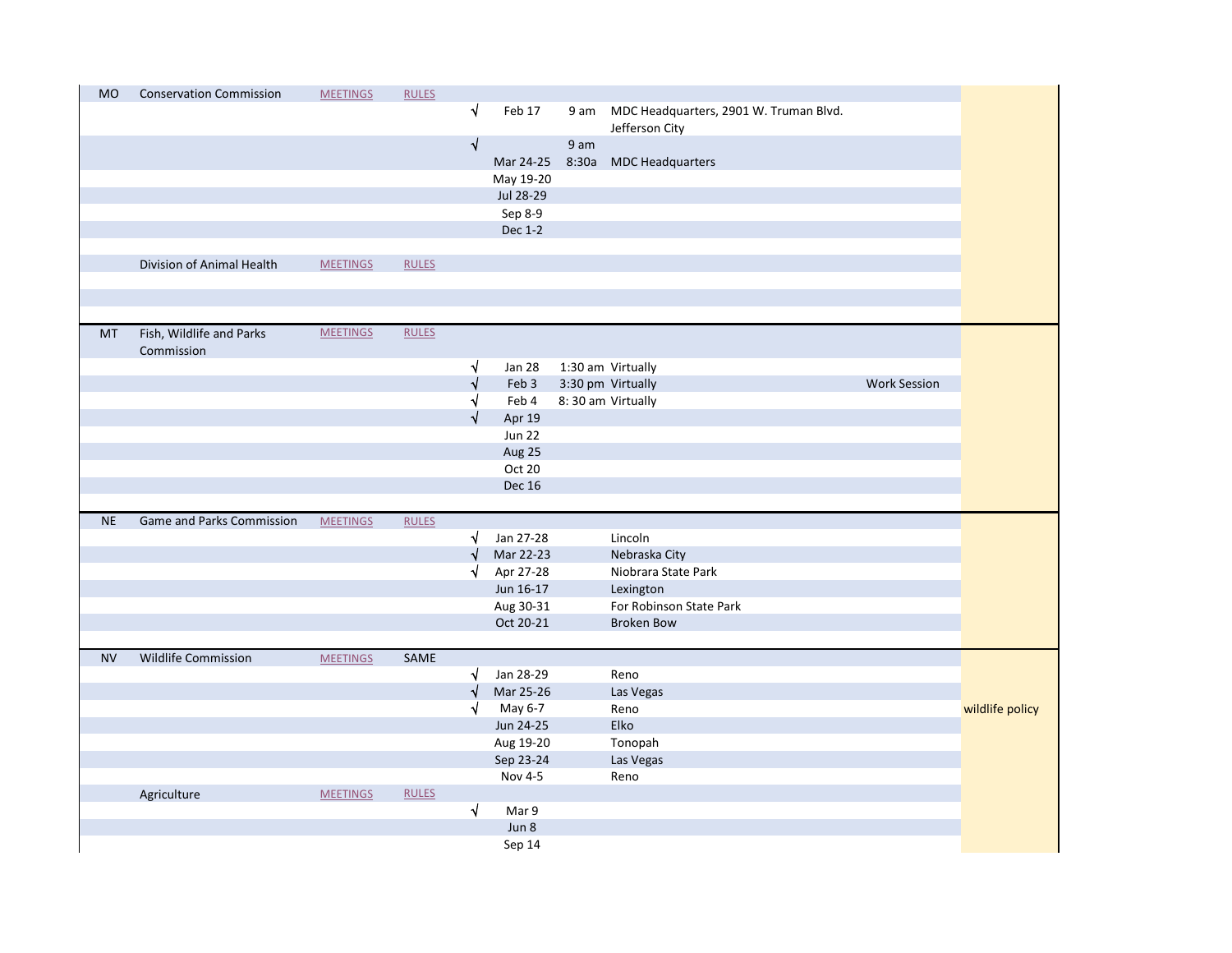|           |                                   |                    |              |            | <b>Dec 14</b> |                  |                                            |           |  |
|-----------|-----------------------------------|--------------------|--------------|------------|---------------|------------------|--------------------------------------------|-----------|--|
|           |                                   |                    |              |            |               |                  |                                            |           |  |
| <b>NH</b> | Fish and Game                     | <b>MEETINGS</b>    | <b>RULES</b> |            |               |                  |                                            |           |  |
|           |                                   |                    |              | √          | Jan 11        |                  | 1 pm Headquarters, 11 Hazen Drive, Concord |           |  |
|           |                                   |                    |              | $\sqrt{2}$ | Feb 8         | 1 pm             | Headquarters                               |           |  |
|           |                                   |                    |              |            | May 10        |                  | 1 pm Seabrook Town Hall                    |           |  |
|           |                                   |                    |              |            |               |                  |                                            |           |  |
|           |                                   |                    |              |            |               |                  |                                            |           |  |
|           | Agriculture, Markets and<br>Food  | Meetings not found |              |            |               |                  |                                            |           |  |
|           |                                   |                    |              |            |               |                  |                                            |           |  |
|           |                                   |                    |              |            |               |                  |                                            |           |  |
|           |                                   |                    |              |            |               |                  |                                            |           |  |
| NJ        | Fish and Game                     | <b>MEETINGS</b>    | <b>RULES</b> |            |               |                  |                                            |           |  |
|           |                                   |                    |              | $\sqrt{}$  | Jan 11        |                  | CANCELLED                                  |           |  |
|           |                                   |                    |              | $\sqrt{}$  | Feb 8         |                  | 10 am Virtual                              |           |  |
|           |                                   |                    |              | √          | Mar 8         |                  | 10 am Virtual                              |           |  |
|           |                                   |                    |              | √          | Apr 12        |                  | 10 am Virtual                              |           |  |
|           |                                   |                    |              | $\sqrt{}$  | May 10        |                  | 10 am Central Region Office                |           |  |
|           |                                   |                    |              |            | <b>Jun 14</b> | 10 <sub>am</sub> |                                            |           |  |
|           |                                   |                    |              |            | <b>Jul 12</b> |                  |                                            |           |  |
|           |                                   |                    |              |            | Aug 9         |                  |                                            |           |  |
|           |                                   |                    |              |            | Sep 13        |                  |                                            |           |  |
|           |                                   |                    |              |            | Oct 11        |                  |                                            |           |  |
|           |                                   |                    |              |            | Nov 15        |                  |                                            |           |  |
|           |                                   |                    |              |            | <b>Dec 13</b> |                  |                                            |           |  |
|           |                                   |                    |              |            |               |                  |                                            |           |  |
| <b>NM</b> | <b>Game Commission</b>            | <b>MEETINGS</b>    | <b>RULES</b> |            |               |                  |                                            |           |  |
|           |                                   |                    |              | √          | Jan 14        |                  | 9 am Virtual                               | CANCELLED |  |
|           |                                   |                    |              | $\sqrt{}$  | Mar 1         |                  | 9 am Virtual                               |           |  |
|           |                                   |                    |              | √          | Mar 4         |                  | 9 am Virtual                               |           |  |
|           |                                   |                    |              | √          | Apr 11        | 9 am             | Santa Fe Community Convention Center       |           |  |
|           |                                   |                    |              |            | Jun 3         | 9 am             | <b>Eagle Nest</b>                          |           |  |
|           |                                   |                    |              |            | <b>Jul 22</b> | 9 am             | Ruidoso                                    |           |  |
|           |                                   |                    |              |            | Aug 19        | 9 am             | Gallup                                     |           |  |
|           |                                   |                    |              |            | Oct 14        | 9 am             | Las Cruces                                 |           |  |
|           |                                   |                    |              |            |               |                  |                                            |           |  |
| <b>NY</b> | <b>Environmental Conservation</b> | <b>MEETINGS</b>    | <b>RULES</b> |            |               |                  |                                            |           |  |
|           |                                   |                    |              |            |               |                  |                                            |           |  |
|           |                                   |                    |              |            |               |                  |                                            |           |  |
|           |                                   |                    |              |            |               |                  |                                            |           |  |
|           | Agriculture                       | Meetings not found |              |            |               |                  |                                            |           |  |
|           |                                   |                    |              |            |               |                  |                                            |           |  |
|           |                                   |                    |              |            |               |                  |                                            |           |  |
|           |                                   |                    |              |            |               |                  |                                            |           |  |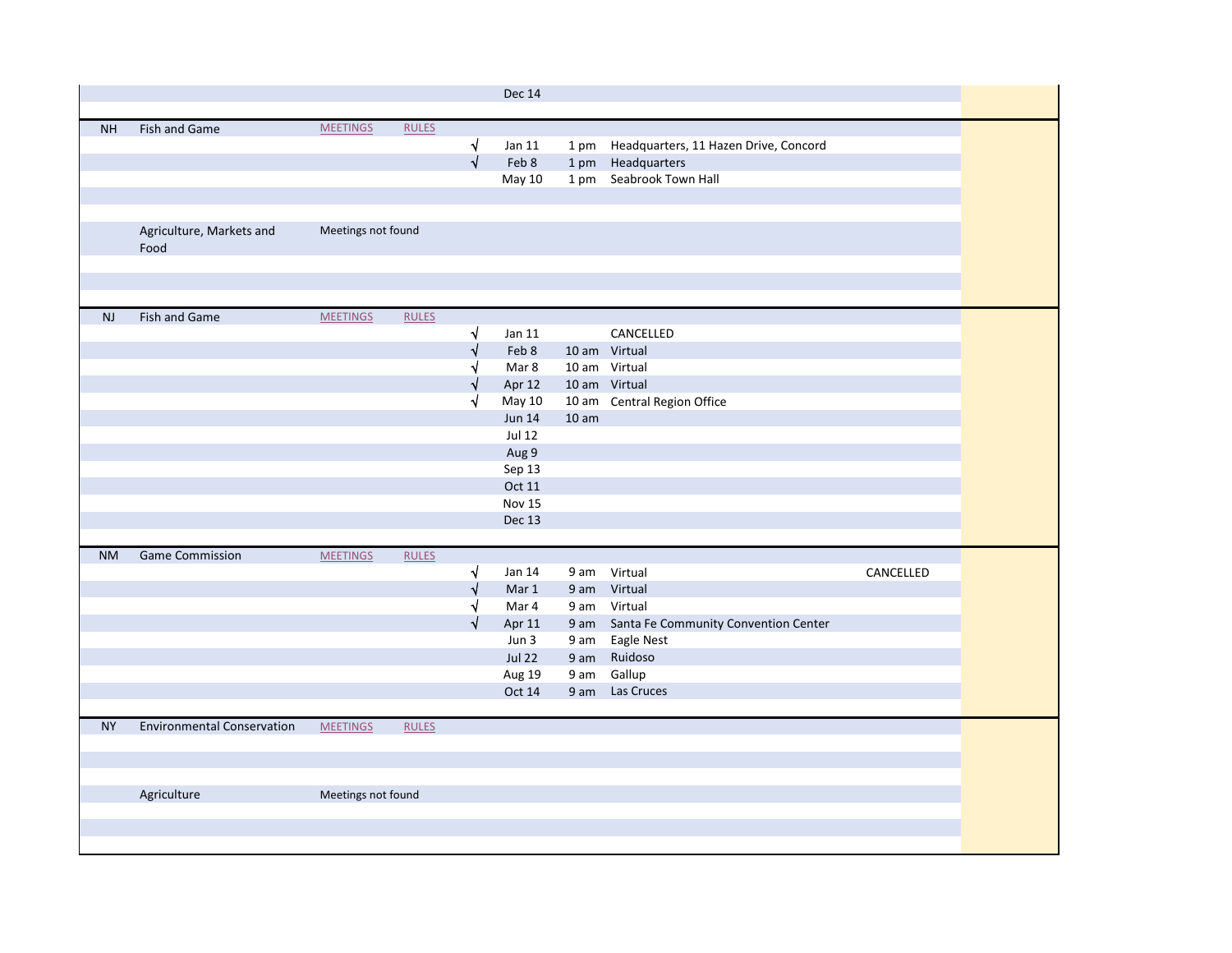| <b>NC</b> | Wildlife Resources Comm    | <b>MEETINGS</b> | <b>RULES</b> |                             |                |      |                                                                          |                      |                       |
|-----------|----------------------------|-----------------|--------------|-----------------------------|----------------|------|--------------------------------------------------------------------------|----------------------|-----------------------|
|           |                            |                 |              |                             | <b>Jan 20</b>  | 7 pm | Online                                                                   |                      | <b>Hearing - Herp</b> |
|           |                            |                 |              |                             | Feb 24         |      | 9 am Headquarters, Raleigh                                               |                      |                       |
|           |                            |                 |              | √                           | Apr 14         |      | Headquarters, Raleigh                                                    |                      | wildlife              |
|           |                            |                 |              |                             | <b>Jul 14</b>  |      | Headquarters, Raleigh                                                    |                      |                       |
|           |                            |                 |              |                             | Aug 18         |      | Headquarters, Raleigh                                                    |                      |                       |
|           |                            |                 |              |                             | Oct 20         |      | Headquarters, Raleigh                                                    |                      |                       |
|           |                            |                 |              |                             | Dec 8          |      | Headquarters, Raleigh                                                    |                      |                       |
|           |                            |                 |              |                             |                |      |                                                                          |                      |                       |
| <b>ND</b> | Nontraditional Livestock   | <b>MEETINGS</b> |              |                             |                |      |                                                                          |                      |                       |
|           | <b>Advisory Council</b>    |                 |              |                             |                |      |                                                                          |                      |                       |
|           |                            |                 |              |                             |                |      |                                                                          |                      |                       |
|           |                            |                 |              |                             |                |      |                                                                          |                      |                       |
|           | Animal Health              | <b>MEETINGS</b> | <b>RULES</b> |                             |                |      |                                                                          |                      |                       |
|           |                            |                 |              | $\sqrt{ }$                  | Mar 23         |      | 9 am State Capitol                                                       |                      |                       |
|           |                            |                 |              |                             |                |      |                                                                          |                      |                       |
|           | Animal Health Subcommittee | SAME            |              | √                           | Feb 22         |      | 1 pm State Capitol                                                       |                      |                       |
|           |                            |                 |              |                             |                |      |                                                                          |                      |                       |
|           |                            |                 |              |                             |                |      |                                                                          |                      |                       |
|           | Game & Fish Advisory Board | <b>MEETINGS</b> | <b>RULES</b> |                             |                |      |                                                                          |                      |                       |
|           |                            | <b>MEETINGS</b> |              |                             |                |      |                                                                          |                      |                       |
|           |                            |                 |              |                             |                |      |                                                                          |                      |                       |
| OH        |                            |                 |              |                             |                |      |                                                                          |                      |                       |
|           | Wildlife Council           | <b>MEETINGS</b> | <b>RULES</b> |                             |                |      |                                                                          |                      |                       |
|           |                            |                 |              | $\sqrt{}$                   | <b>Jan 12</b>  |      | 6:30 pm Wildlife District 1 Office Dublin Rd.,<br>Columbus               |                      |                       |
|           |                            |                 |              | $\sim$                      | Feb 9          |      |                                                                          |                      |                       |
|           |                            |                 |              | $\mathcal{L}^{\mathcal{L}}$ | Mar 23         |      | 6:30 pm Wildlife District 1 Office<br>6:30 pm Wildlife District 1 Office |                      |                       |
|           |                            |                 |              | $\sqrt{2}$                  | Mar 24         |      | 6:30 pm Wildlife District 1 Office                                       | <b>State Hearing</b> |                       |
|           |                            |                 |              | √                           | Apr 13         |      | 6:30 pm Wildlife District 1 Office                                       |                      |                       |
|           |                            |                 |              |                             | Jul 13         |      | 6:30 pm Wildlife District 1 Office                                       |                      |                       |
|           |                            |                 |              |                             |                |      |                                                                          |                      |                       |
|           | Agriculture                | <b>MEETINGS</b> | <b>RULES</b> |                             |                |      |                                                                          |                      |                       |
|           |                            |                 |              |                             |                |      |                                                                          |                      |                       |
| OK        |                            |                 |              |                             |                |      |                                                                          |                      |                       |
|           | Wildlife Conservation Comm | <b>MEETINGS</b> | <b>RULES</b> | $\sqrt{}$                   | Jan 3          |      | Conservation Building (auditorium) 1801 N.                               |                      |                       |
|           |                            |                 |              | N                           |                |      | Lincoln, Oklahoma City                                                   |                      |                       |
|           |                            |                 |              |                             | Feb 7          |      | 9 am Headquarters                                                        |                      | crayfish ban          |
|           |                            |                 |              | √                           | Mar 7<br>Apr 4 |      | 9 am Headquarters                                                        |                      |                       |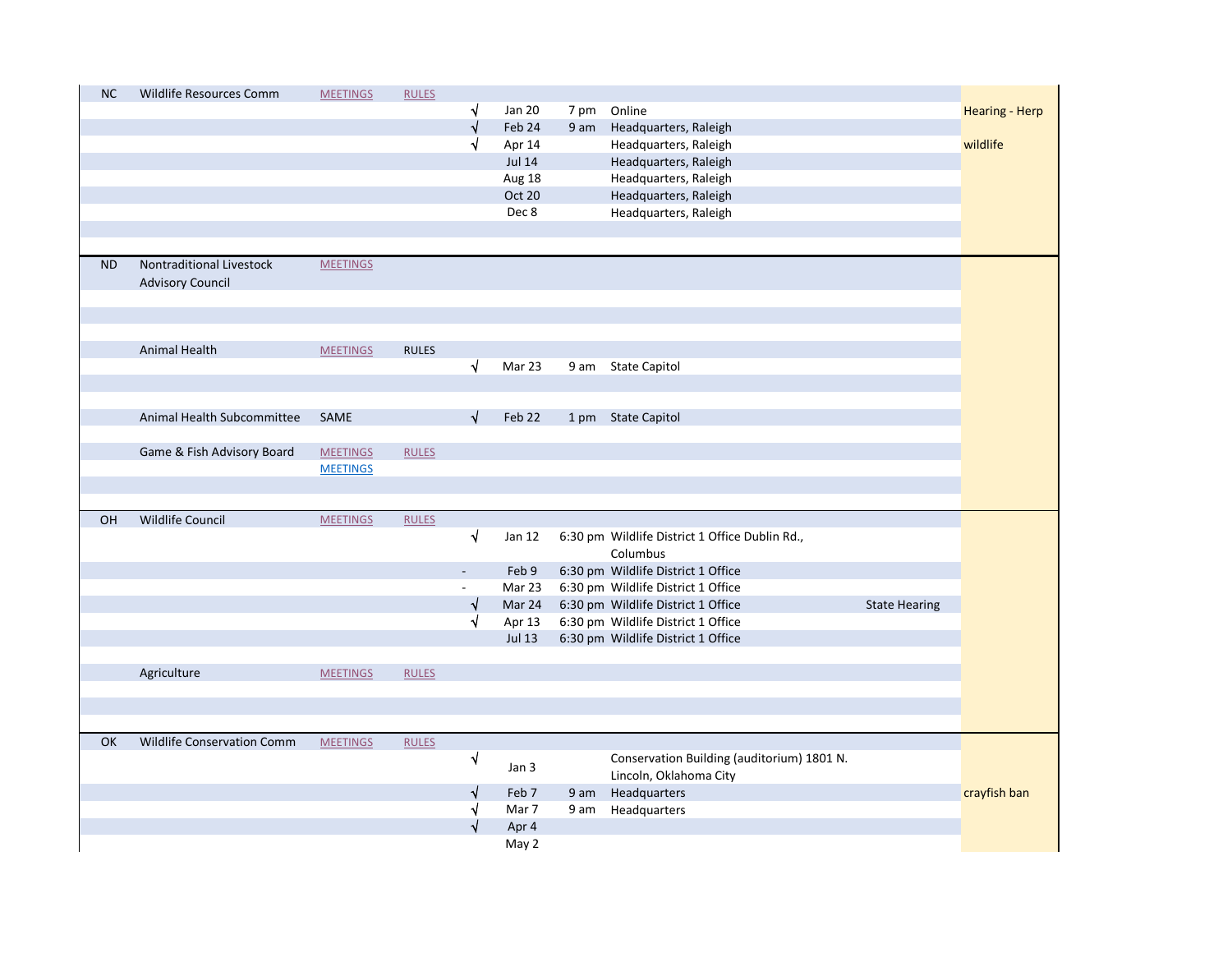|                              |                 |              | Jun 6            |                    |  |
|------------------------------|-----------------|--------------|------------------|--------------------|--|
|                              |                 |              | Jul 5            |                    |  |
|                              |                 |              | Aug 1            |                    |  |
|                              |                 |              | Sep 6            |                    |  |
|                              |                 |              | Oct 3            |                    |  |
|                              |                 |              | Nov 7            |                    |  |
|                              |                 |              | Dec <sub>5</sub> |                    |  |
|                              |                 |              |                  |                    |  |
| Agriculture, Food & Forestry | <b>MEETINGS</b> | <b>RULES</b> |                  |                    |  |
|                              |                 |              | Jan 26           | 10 am Headquarters |  |
|                              |                 |              | Mar 9            | 10 am Headquarters |  |
|                              |                 |              | Apr 27           | 10 am Headquarters |  |
|                              |                 |              | <b>Jun 15</b>    | 10 am Headquarters |  |
|                              |                 |              |                  |                    |  |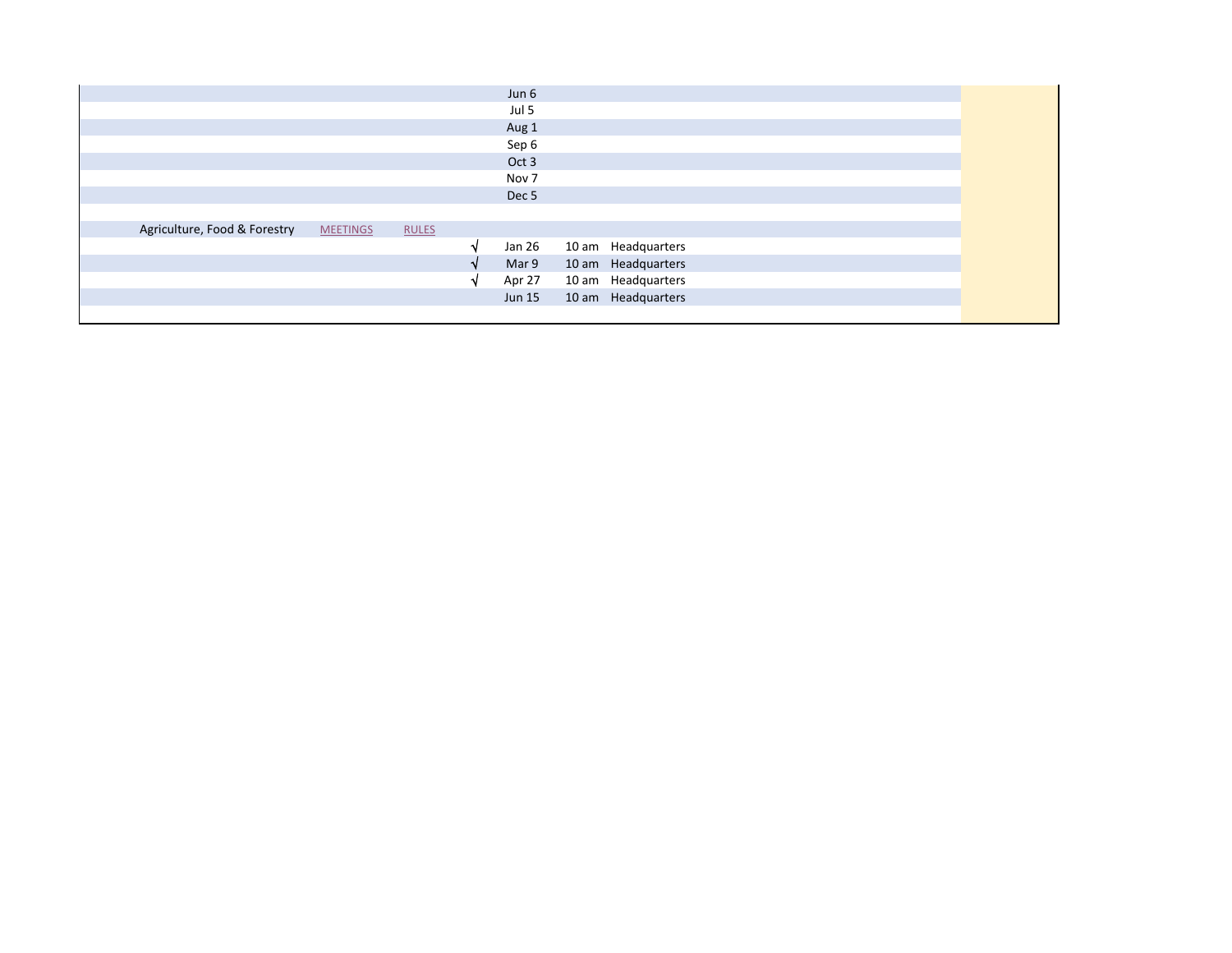| <b>OR</b> | Fish and Wildlife Commission    | <b>MEETINGS</b> | <b>RULES</b> |                          |                        |                  |                                        |          |                |
|-----------|---------------------------------|-----------------|--------------|--------------------------|------------------------|------------------|----------------------------------------|----------|----------------|
|           |                                 |                 |              | $\sqrt{ }$               | <b>Jan 14</b>          | 8 am             | Virtual                                |          |                |
|           |                                 |                 |              | $\sqrt{}$                | Feb 17                 | 8 am             | Virtual                                |          |                |
|           |                                 |                 |              | $\sqrt{ }$               | Mar 18                 |                  | Salem                                  |          |                |
|           |                                 |                 |              | √                        | Apr 22                 |                  | Salem                                  |          |                |
|           |                                 |                 |              | V                        | May 13                 | 8 am             | Virtual                                |          |                |
|           |                                 |                 |              |                          | <b>Jun 17</b>          |                  | Salem                                  |          |                |
|           |                                 |                 |              |                          | Aug 5                  |                  | Salem                                  |          |                |
|           |                                 |                 |              |                          | Sep 16                 |                  | Salem                                  |          |                |
|           |                                 |                 |              |                          | Oct 14                 |                  | Salem                                  |          |                |
|           |                                 |                 |              |                          | <b>Dec 15</b>          |                  | Salem                                  |          |                |
|           | <b>Board of Agriculture</b>     | <b>MEETINGS</b> |              |                          |                        |                  |                                        |          |                |
|           |                                 |                 |              | $\sqrt{}$                | Feb 1-3                | 8:30 am Virtual  |                                        |          |                |
|           |                                 |                 |              | $\sqrt{ }$               | May 3-5 8:30 am Hybrid |                  |                                        |          |                |
|           |                                 |                 |              |                          | Aug 16-18              |                  |                                        |          |                |
|           |                                 |                 |              |                          | Nov 15-17              |                  |                                        |          |                |
|           |                                 |                 |              |                          |                        |                  |                                        |          |                |
|           |                                 |                 |              |                          |                        |                  |                                        |          |                |
| PA        | <b>Board of Game</b>            | <b>MEETINGS</b> |              |                          |                        |                  |                                        |          |                |
|           |                                 | <b>MEETINGS</b> |              | $\sqrt{ }$               |                        |                  | Jan 28-29 8:30 am Headquarters         |          |                |
|           |                                 |                 |              | $\sqrt{ }$               | Apr 8-9                |                  | Headquarters                           |          | rehabilitators |
|           |                                 |                 |              |                          | Jul                    |                  |                                        |          |                |
|           |                                 |                 |              |                          | Sep                    |                  |                                        |          |                |
|           |                                 |                 |              |                          |                        |                  |                                        |          |                |
|           | Fish and Boat                   | <b>MEETINGS</b> | <b>RULES</b> |                          |                        |                  |                                        |          |                |
|           |                                 |                 |              | $\overline{\phantom{a}}$ | Jan 24-25              |                  |                                        |          |                |
|           |                                 |                 |              | $\sqrt{ }$               | Apr 25-26 9:30 am      |                  |                                        |          |                |
|           |                                 |                 |              |                          | Jul 25-26              |                  |                                        |          |                |
|           |                                 |                 |              |                          | Oct 24-25              |                  |                                        |          |                |
|           |                                 |                 |              |                          |                        |                  |                                        |          |                |
| R1        | <b>Environmental Management</b> | <b>MEETINGS</b> | <b>RULES</b> |                          |                        |                  |                                        |          |                |
|           |                                 |                 |              |                          |                        |                  |                                        |          |                |
|           |                                 |                 |              |                          |                        |                  |                                        |          |                |
|           |                                 |                 |              |                          |                        |                  |                                        |          |                |
| <b>SC</b> | Natural Resources Board         | <b>MEETINGS</b> |              |                          |                        |                  |                                        |          |                |
|           |                                 |                 |              | $\sim$                   | <b>Jan 20</b>          | 10 am Virtual    |                                        |          |                |
|           |                                 |                 |              | $\sqrt{ }$               | Feb 17                 |                  | 10 am MARINE CENTER                    |          |                |
|           |                                 |                 |              | $\sqrt{ }$               | Mar 25                 |                  | 10 am Dennis Building Room 335         |          |                |
|           |                                 |                 |              | $\sqrt{ }$               | Apr 21                 |                  | 10 am Belfast Wildlife Management Area |          |                |
|           |                                 |                 |              |                          | May 19                 |                  | 10 am Dennis Building Room 335         |          |                |
|           |                                 |                 |              |                          | <b>Jun 16</b>          | 10 <sub>am</sub> |                                        |          |                |
|           |                                 |                 |              |                          | <b>Jul 14</b>          | 10 <sub>am</sub> |                                        | workshop |                |
|           |                                 |                 |              |                          | Aug 18                 | 10 <sub>am</sub> |                                        |          |                |
|           |                                 |                 |              |                          |                        |                  |                                        |          |                |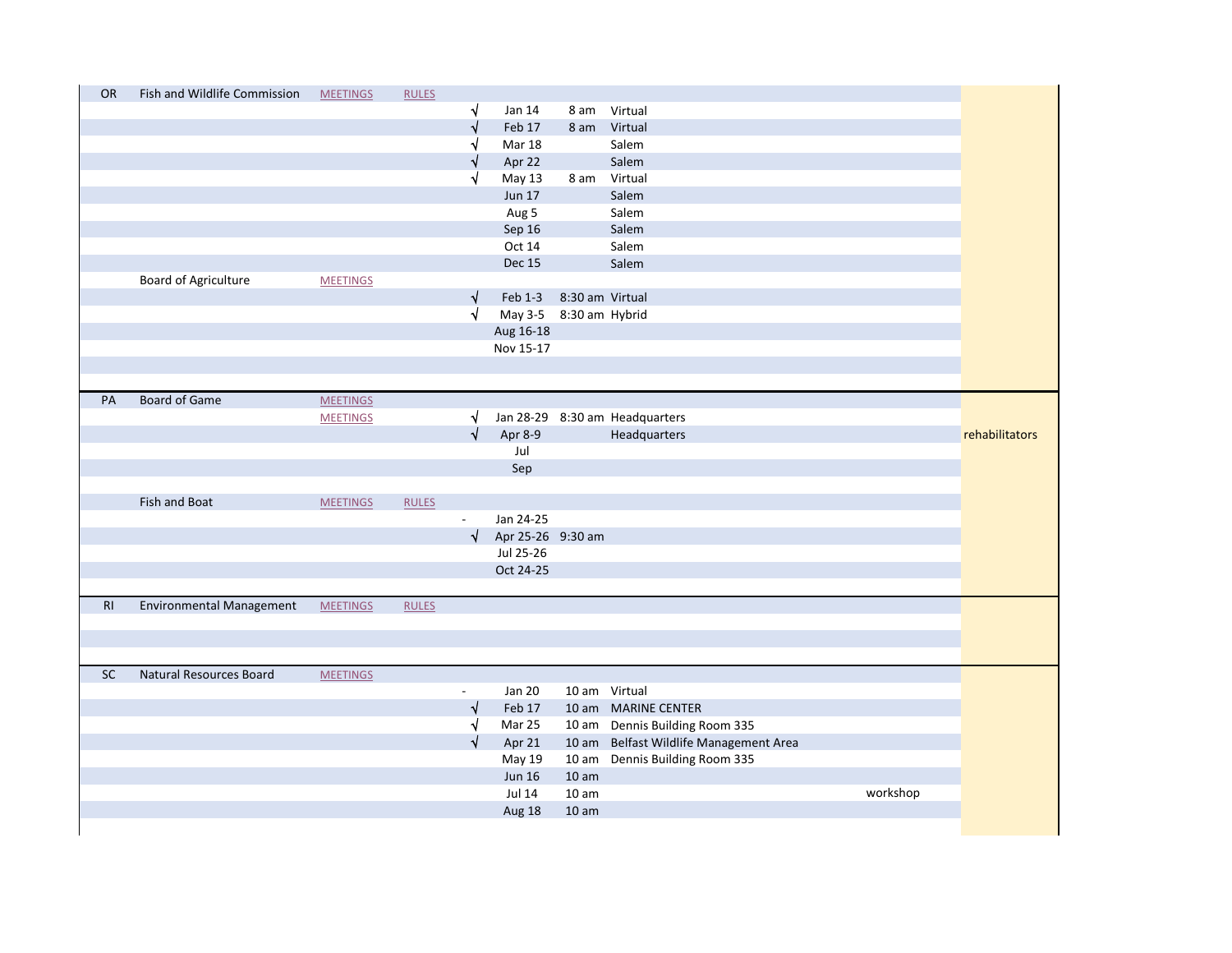|           | Wildlife and Freshwater             | <b>MEETINGS</b> |              | Feb 3  | 10 am Dennis Building Room 325                     |
|-----------|-------------------------------------|-----------------|--------------|--------|----------------------------------------------------|
|           | <b>Fisheries Advisory Committee</b> |                 |              |        |                                                    |
|           |                                     |                 |              | Mar 15 |                                                    |
|           |                                     |                 |              |        |                                                    |
|           |                                     |                 |              |        |                                                    |
|           |                                     |                 |              |        |                                                    |
| <b>SD</b> | <b>Animal Industry Board</b>        | <b>MEETINGS</b> | <b>RULES</b> |        |                                                    |
|           |                                     |                 |              | Jan 26 | 9 am<br>Headquarters 411 South Fort Street, Pierre |
|           |                                     |                 |              | Apr 19 | 9 am                                               |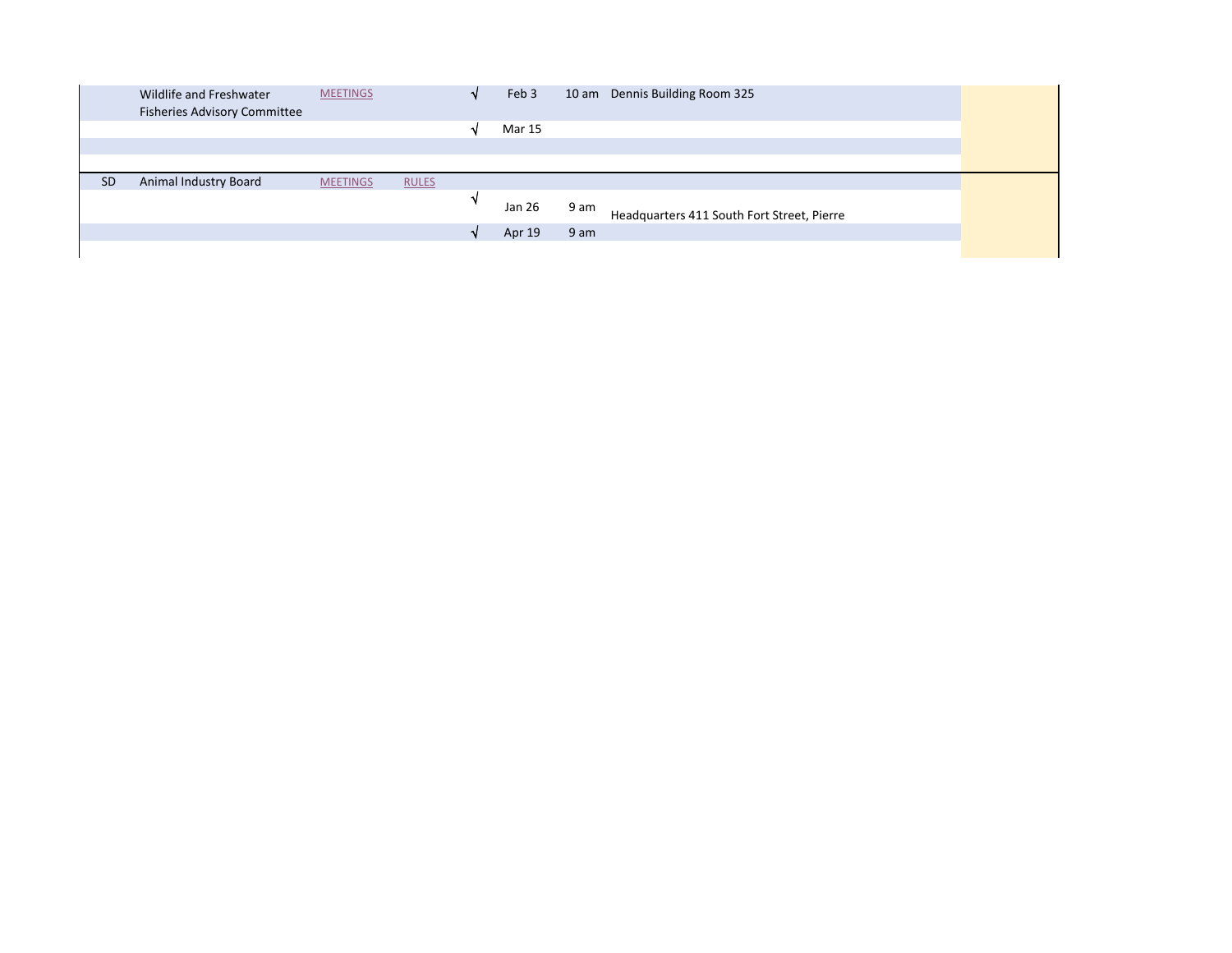|           | Game, Fish and Parks Comm           | <b>MEETINGS</b> | <b>RULES</b> |                       |               |                |                                               |         |
|-----------|-------------------------------------|-----------------|--------------|-----------------------|---------------|----------------|-----------------------------------------------|---------|
|           |                                     |                 |              | $\sqrt{ }$            | Jan 4-5       |                | Online                                        |         |
|           |                                     |                 |              | $\sqrt{}$             | Feb 7         | 3:30 pm Online |                                               | Special |
|           |                                     |                 |              | √                     | Feb 21        | 11 am          | Arrowwood Resort and Conference Center        |         |
|           |                                     |                 |              |                       | Mar 3-4       |                | Pierre/Online                                 |         |
|           |                                     |                 |              | N                     | Apr 7-8       |                | Watertown/Online                              |         |
|           |                                     |                 |              | √                     | May 5-6       |                | Custer State Park/Online                      |         |
|           |                                     |                 |              |                       | Jun 2-3       |                | Aberdeen/Online                               |         |
|           |                                     |                 |              |                       | Jul 7-8       |                | Spearfish/Online                              |         |
|           |                                     |                 |              |                       | Sep 1-2       |                | Sioux Falls/Online                            |         |
|           |                                     |                 |              |                       | Oct 6-7       |                | Rapid City/Online                             |         |
|           |                                     |                 |              |                       | Nov 3-4       |                | Madison/Online                                |         |
|           |                                     |                 |              |                       | Dec 1-2       |                | Pierre/Online                                 |         |
|           |                                     |                 |              |                       |               |                |                                               |         |
| <b>TN</b> | Fish and Wildlife Commission        | <b>MEETINGS</b> | <b>RULES</b> |                       |               |                |                                               |         |
|           |                                     |                 |              | √                     | Jan 21        | 9 am           | Chamber of Commerce Lannom Center             |         |
|           |                                     |                 |              | √                     | Feb 18        | 9 am           | Region II Nashville                           |         |
|           |                                     |                 |              | √                     | Mar 25        | 9 am           | <b>Buffalo Ridge Refuge</b>                   |         |
|           |                                     |                 |              | √                     | Apr 29        | 9 am           | Hilton Garden Inn - Jackson                   |         |
|           |                                     |                 |              |                       |               |                |                                               |         |
|           | Committee                           | SAME            |              |                       |               |                |                                               |         |
|           |                                     |                 |              | √                     | <b>Jan 20</b> | 1 pm           | Chamber of Commerce Lannom Center             |         |
|           |                                     |                 |              | $\overline{\sqrt{ }}$ | Feb 17        | 1 pm           | Region II Nashville                           |         |
|           |                                     |                 |              | √                     | Apr 28        |                | 1 pm Hilton Garden Inn - Jackson              |         |
|           |                                     |                 |              |                       |               |                |                                               |         |
|           |                                     |                 |              |                       |               |                |                                               |         |
| <b>TX</b> |                                     | <b>MEETINGS</b> | SAME         |                       |               |                |                                               |         |
|           | Parks and Wildlife Commission       |                 |              |                       |               |                |                                               |         |
|           |                                     |                 |              | N                     | Jan 26-27     | 9 am           | Headquarters, 4200 Smith School Road,         |         |
|           |                                     |                 |              |                       |               |                | Austin                                        |         |
|           |                                     |                 |              | $\sqrt{ }$            | Mar 23-24     | 9 am           | Headquarters                                  |         |
|           |                                     |                 |              |                       | May 25-26     |                |                                               |         |
|           |                                     |                 |              |                       | Aug 24-25     |                |                                               |         |
|           |                                     |                 |              |                       |               |                |                                               |         |
|           |                                     | <b>MEETINGS</b> | <b>RULES</b> |                       |               |                |                                               |         |
|           | <b>Health and Human Services</b>    |                 |              |                       |               |                |                                               |         |
|           | <b>Commission Executive Council</b> |                 |              |                       |               |                |                                               |         |
|           |                                     |                 |              | V                     |               |                |                                               |         |
|           |                                     |                 |              |                       | Feb 17        |                | 10 am HHSC John H. Winters Building, Hearing  |         |
|           |                                     |                 |              |                       |               |                | Room 125, 1st Floor, 701 West 51st St, Austin |         |
|           |                                     |                 |              |                       | <b>May 19</b> |                |                                               |         |
|           |                                     |                 |              |                       | Aug 18        |                |                                               |         |
|           |                                     |                 |              |                       | Nov 17        |                |                                               |         |
|           |                                     |                 |              |                       |               |                |                                               |         |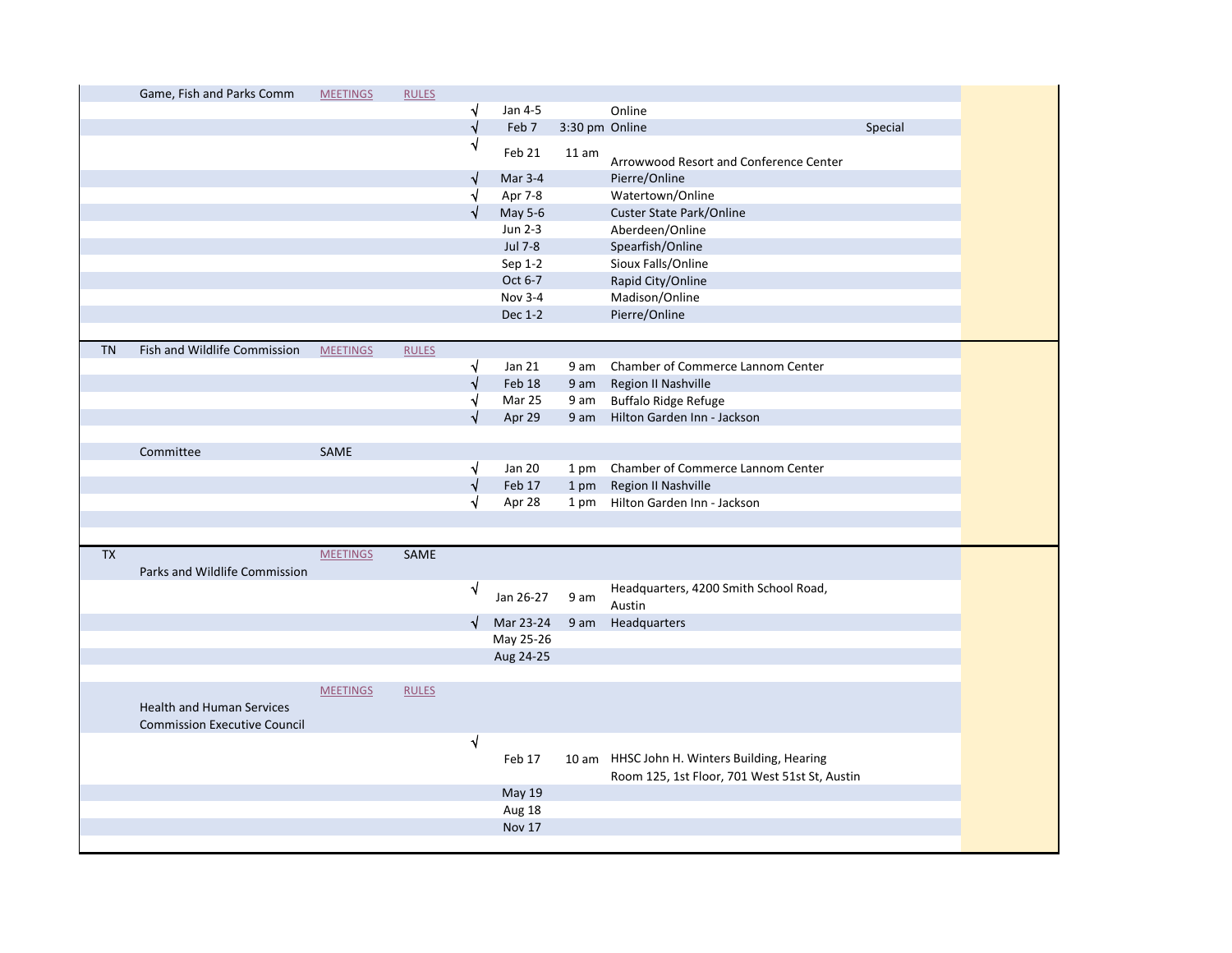| UT | Wildlife                 | <b>MEETINGS</b> | <b>RULES</b> |        |                  |      |                                                                           |          |
|----|--------------------------|-----------------|--------------|--------|------------------|------|---------------------------------------------------------------------------|----------|
|    |                          |                 |              | N      | Jan 4            | 9 am | Eccles Wildlife Education Center, 1157 South<br>Waterfowl Way, Farmington |          |
|    |                          |                 |              | N      | <b>Mar 10</b>    | 9 am | Eccles Wildlife Ed Center                                                 | Big game |
|    |                          |                 |              | N      | Apr 28           | 9 am | <b>Eccles Wildlife Education Center</b>                                   |          |
|    |                          |                 |              |        | Jun <sub>2</sub> |      |                                                                           |          |
|    |                          |                 |              |        | Aug 25           |      |                                                                           |          |
|    |                          |                 |              |        | Sep 29           |      |                                                                           |          |
|    |                          |                 |              |        | Dec 1            |      |                                                                           |          |
|    | Agriculture              | <b>MEETINGS</b> |              |        |                  |      |                                                                           |          |
|    |                          |                 |              | N      | Jan 13           |      | CANCELLED                                                                 |          |
|    |                          |                 |              | N      | Mar 24           |      |                                                                           |          |
|    |                          |                 |              |        |                  |      |                                                                           |          |
|    | Agriculture Subcommittee | SAME            |              |        |                  |      |                                                                           |          |
|    |                          |                 |              | ٦J     | Feb 9            |      | 10:30 a Google Hangout                                                    |          |
|    |                          |                 |              | $\sim$ | Apr 21           |      | 8 am Google Hangout                                                       |          |
|    |                          |                 |              |        |                  |      |                                                                           |          |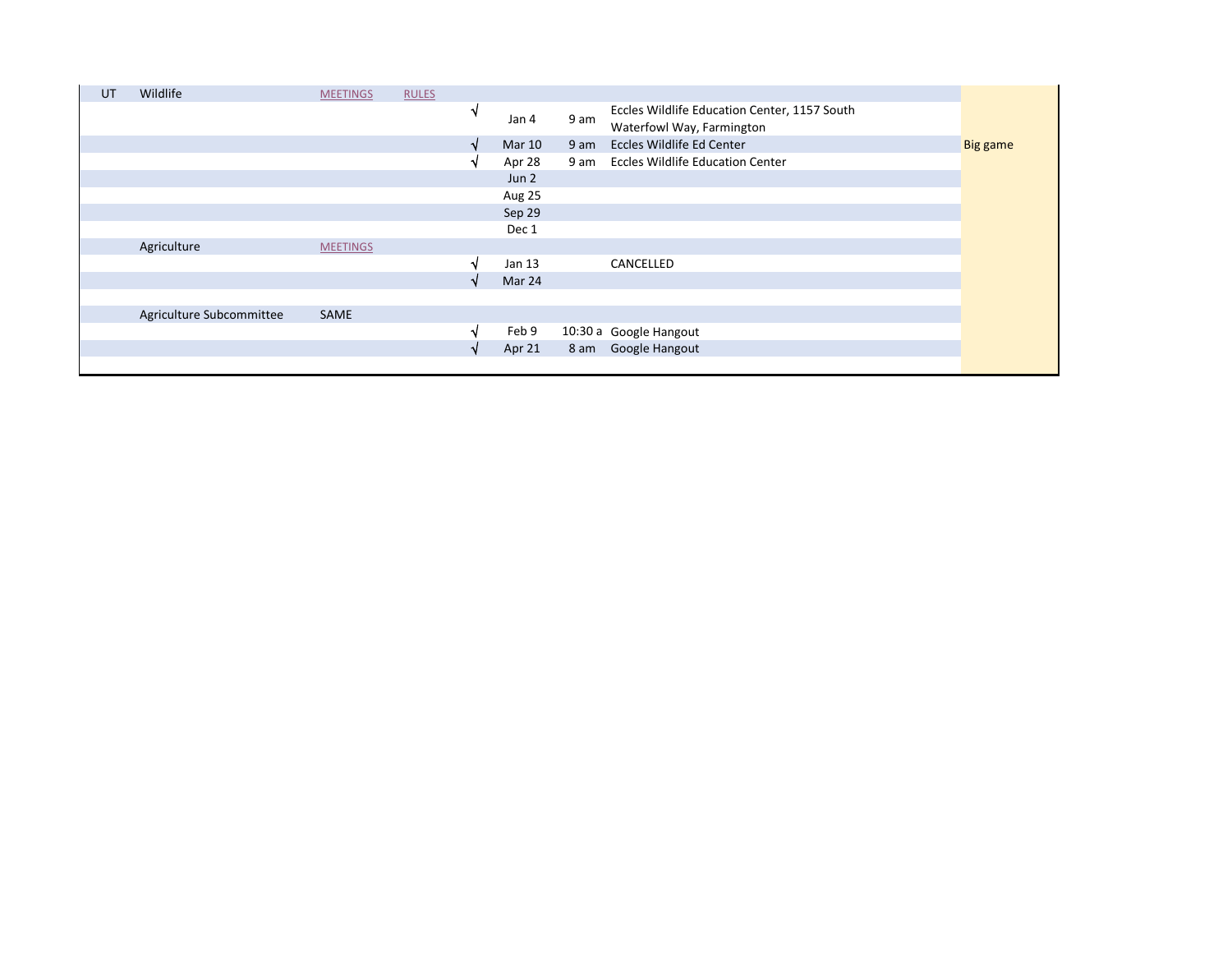| VT        | Fish and Wildlife Board      | <b>MEETINGS</b> | <b>RULES</b> |            |               |      |                                                    |            |
|-----------|------------------------------|-----------------|--------------|------------|---------------|------|----------------------------------------------------|------------|
|           |                              |                 |              | $\sqrt{}$  | Feb 16        | 5 pm | National Life Conference Room                      |            |
|           |                              |                 |              | $\sqrt{}$  | Apr 27        | 5 pm | National Life Dewey Conference Room,<br>Montpelier |            |
|           |                              |                 |              |            |               |      |                                                    |            |
|           | Agriculture                  |                 | <b>RULES</b> |            |               |      |                                                    |            |
|           |                              |                 |              |            |               |      |                                                    |            |
|           |                              |                 |              |            |               |      |                                                    |            |
|           |                              |                 |              |            |               |      |                                                    |            |
| <b>VA</b> | Board of Game and Inland     | <b>MEETINGS</b> | <b>RULES</b> |            |               |      |                                                    |            |
|           | <b>Fisheries</b>             |                 |              |            |               |      |                                                    |            |
|           |                              |                 |              | $\sqrt{}$  |               |      |                                                    |            |
|           |                              |                 |              |            | <b>Jan 20</b> | 9 am | Headquarters, 7870 Villa Park Drive, Henrico       |            |
|           |                              |                 |              | $\sqrt{ }$ | Mar 24        | 9 am | Headquarters                                       |            |
|           |                              |                 |              |            | May 19        |      |                                                    |            |
|           |                              |                 |              |            | Aug 18        |      |                                                    |            |
|           |                              |                 |              |            |               |      |                                                    |            |
|           | Wildlife & Boat Committee    |                 |              |            |               |      |                                                    |            |
|           |                              |                 |              | $\sqrt{ }$ | Jan 19        |      | 10 am Headquarters                                 |            |
|           |                              |                 |              | $\sqrt{ }$ | Mar 23        |      |                                                    |            |
|           |                              |                 |              |            | May 18        |      |                                                    |            |
|           |                              |                 |              |            | Aug 17        |      |                                                    |            |
|           |                              |                 |              |            |               |      |                                                    |            |
|           | Agriculture                  | <b>MEETINGS</b> | <b>RULES</b> |            |               |      |                                                    |            |
|           |                              |                 |              | $\sqrt{}$  | Mar 24        |      | Richmond                                           |            |
|           |                              |                 |              | $\sqrt{}$  | May 19        | 9 am | Patrick Henry Building West Reading Room           |            |
|           |                              |                 |              |            | Jul           |      | 1111 E. Broad Street Richmond<br><b>TBD</b>        |            |
|           |                              |                 |              |            | Dec 9         |      | Richmond                                           |            |
|           |                              |                 |              |            |               |      |                                                    |            |
| <b>WA</b> | Fish and Wildlife Commission | <b>MEETINGS</b> | <b>RULES</b> |            |               |      |                                                    |            |
|           |                              |                 |              | √          | Jan 13-14     | 8 am | Virtual                                            | Webinar    |
|           |                              |                 |              | √          | <b>Jan 21</b> |      | 1 pm Virtual                                       | Special    |
|           |                              |                 |              | N          | <b>Jan 28</b> |      | 1 pm Virtual                                       | Special    |
|           |                              |                 |              |            | Feb 17-19     | 8 am | Virtual                                            | Webinar    |
|           |                              |                 |              |            | Feb 25        | 8 am | Virtual                                            | Webinar    |
|           |                              |                 |              |            | Mar 17-19     |      | Richland                                           | Webinar    |
|           |                              |                 |              | √          | Apr 7-9       |      | Virtual                                            | Webinar    |
|           |                              |                 |              |            | <b>May 13</b> | 8 am | Virtual                                            | Special    |
|           |                              |                 |              |            | Jun 10        |      | Virtual                                            | Conference |
|           |                              |                 |              |            | Jun 23-25     |      | Seattle                                            |            |
|           |                              |                 |              |            | <b>Jul 15</b> |      | Virtual                                            | Conference |
|           |                              |                 |              |            | Aug 4-6       |      | Ocean Shores                                       |            |
|           |                              |                 |              |            | Aug 26        |      | Virtual                                            | Conference |
|           |                              |                 |              |            | Sep 22-24     |      | Clarkston                                          |            |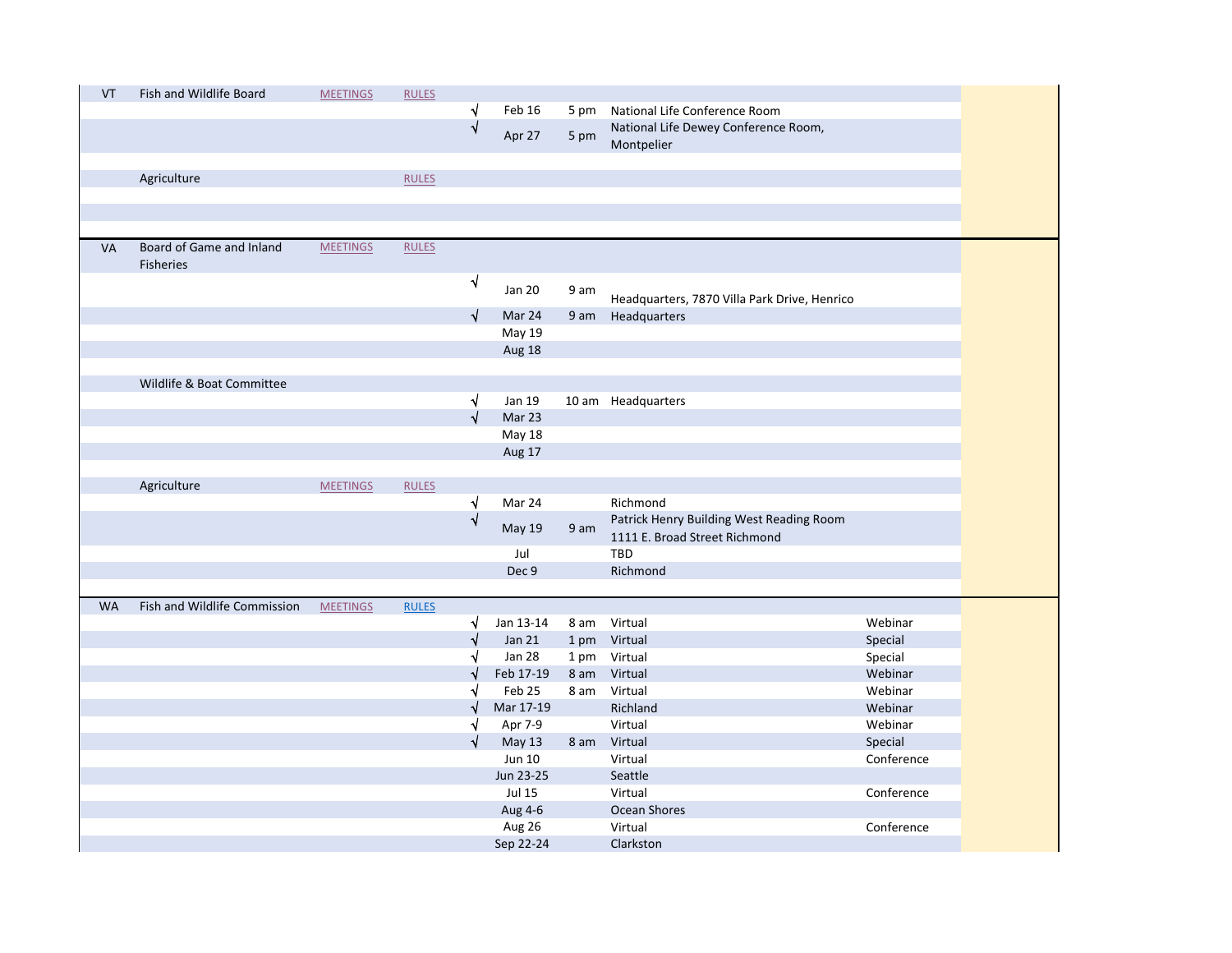|           |                                |                 |              |                | Oct 7         |      | Virtual                                             | Conference |
|-----------|--------------------------------|-----------------|--------------|----------------|---------------|------|-----------------------------------------------------|------------|
|           |                                |                 |              |                | Oct 27-29     |      | Colville                                            |            |
|           |                                |                 |              |                | Nov 18        |      | Virtual                                             | Conference |
|           |                                |                 |              |                | Dec 8-10      |      | Virtual                                             | Webinar    |
|           |                                |                 |              |                |               |      |                                                     |            |
|           | Wildlife Committee             | SAME            |              |                |               |      |                                                     |            |
|           |                                |                 |              | $\sqrt{ }$     | May 31        |      | 3 pm Virtual                                        | Special    |
|           |                                |                 |              |                |               |      |                                                     |            |
|           |                                |                 |              |                |               |      |                                                     |            |
|           | Agriculture                    | <b>MEETINGS</b> | <b>RULES</b> |                |               |      |                                                     |            |
|           |                                |                 |              | $\blacksquare$ | Feb 27        |      | 1 pm South Charleston Headquarters                  |            |
|           |                                |                 |              |                |               |      |                                                     |            |
|           |                                |                 |              |                |               |      |                                                     |            |
| <b>WV</b> | <b>Natural Resources Comm</b>  | <b>MEETINGS</b> | <b>RULES</b> |                |               |      |                                                     |            |
|           |                                |                 |              | √              | Feb 27        | 1 pm | South Charleston Headquarters                       |            |
|           |                                |                 |              |                | Apr 24        | 1 pm | North Bend State Park                               |            |
|           |                                |                 |              |                |               |      |                                                     |            |
|           | Dangerous Wild Animal Board    | <b>MEETINGS</b> |              |                |               |      |                                                     |            |
|           |                                |                 |              |                |               |      |                                                     |            |
|           |                                |                 |              |                |               |      |                                                     |            |
| WI        | <b>Natural Resources Board</b> | <b>MEETINGS</b> | <b>RULES</b> |                |               |      |                                                     |            |
|           |                                |                 |              | √              | Jan 25-26     |      | 8:30 a Virtual                                      |            |
|           |                                |                 |              | N              |               |      | NR Room G09 101 South Webster Street,               |            |
|           |                                |                 |              |                | Feb 22-23     |      | Madison                                             |            |
|           |                                |                 |              | √              | Apr 12-13     |      | NR Headquarters                                     |            |
|           |                                |                 |              |                | May 24-25     |      | Madison                                             |            |
|           |                                |                 |              |                | Jun 21-22     |      | Region                                              |            |
|           |                                |                 |              |                | Aug 9-10      |      | Region                                              |            |
|           |                                |                 |              |                | Sep 27-28     |      | Region                                              |            |
|           |                                |                 |              |                | Oct 25-26     |      | Madison                                             |            |
|           |                                |                 |              |                | Dec 13-14     |      | Madison                                             |            |
|           | <b>DATCP Board</b>             | <b>MEETINGS</b> | <b>RULES</b> |                |               |      |                                                     |            |
|           |                                |                 |              | √              | Jan 27        | 9 am | DATCP Boardroom, 2811 Agriculture Drive,            |            |
|           |                                |                 |              |                |               |      | Madison                                             |            |
|           |                                |                 |              | $\sqrt{}$      | Mar 3         |      |                                                     |            |
|           |                                |                 |              | √              | May 12        | 9 am | <b>DATCP Boardroom</b>                              |            |
|           |                                |                 |              |                | <b>Jul 21</b> |      |                                                     |            |
|           |                                |                 |              |                | Sep 22        |      |                                                     |            |
|           |                                |                 |              |                | Nov 17        |      |                                                     |            |
|           |                                |                 |              |                | Dec 15        |      |                                                     |            |
| <b>WY</b> | Game and Fish Commission       | <b>MEETINGS</b> | <b>RULES</b> |                |               |      |                                                     |            |
|           |                                |                 |              | ٧              | Jan 26-27     | 1 pm | Game&Fish, Elk Room, 5400 Bishop Blvd.,<br>Cheyenne |            |
|           |                                |                 |              | √              | Mar 24-25     | 8 am | Holiday Inn, 1701 Sheridan Ave., Cody               |            |